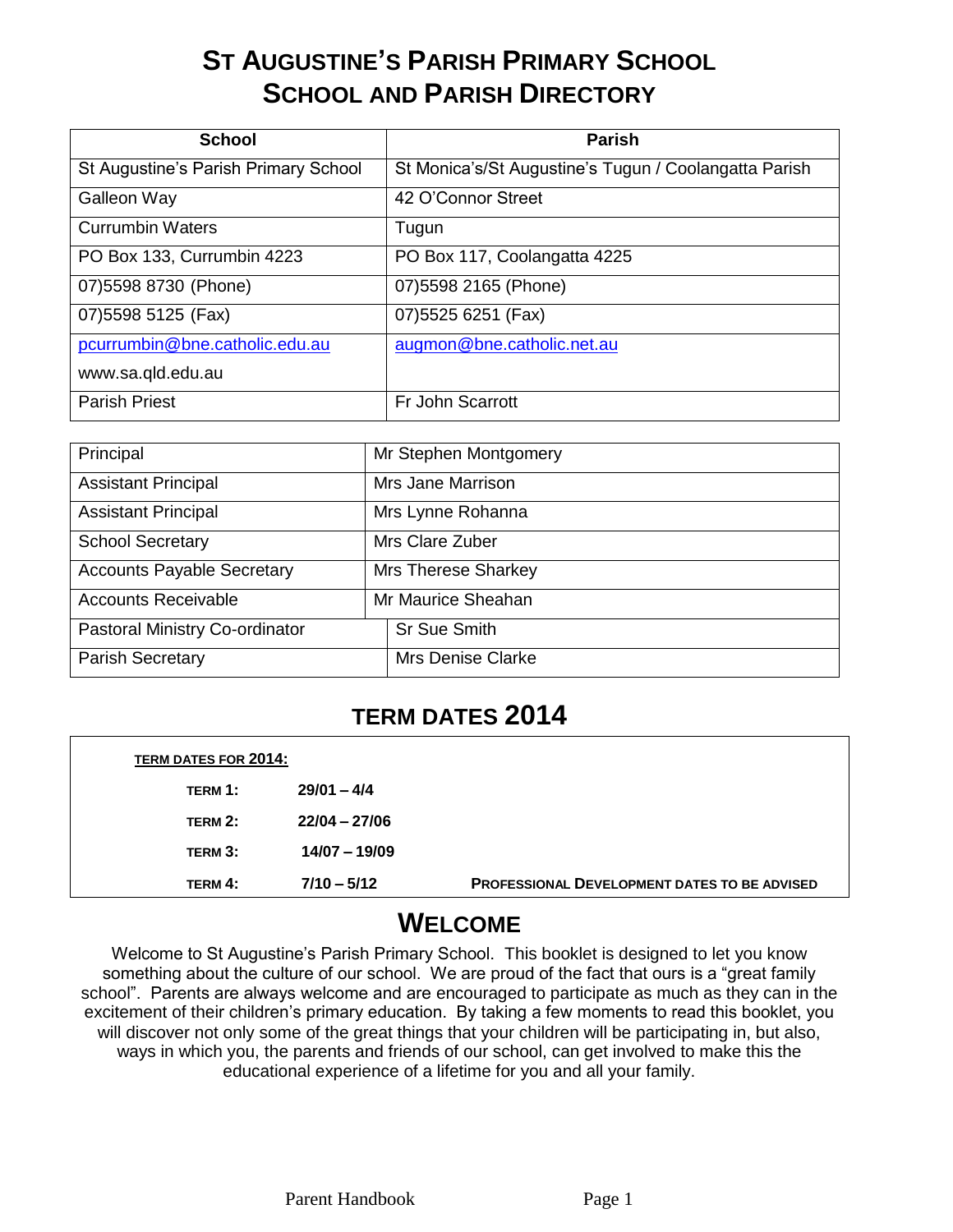# THE SCHOOL

#### **MISSION STATEMENT**

*St Augustine's School is a Catholic community of life-long learners empowered by Gospel values to shape and enrich our world. Our school community nurtures and educates each individual intellectually, physically, emotionally and spiritually.*

#### **OUR HISTORY**

The school commenced at Coolangatta in 1926 and was run by the Daughters of Our Lady of the Sacred Heart. From 1950 until 1992, the Missionary Franciscan Sisters of the Immaculate Conception influenced the school. In 1987 the school was relocated on a new campus at Currumbin Waters.

The school celebrated its 75th year in 2001.

During 2006 we commenced a major building phase with the construction of a new Prep/Infants Precinct. This opened for the commencement of 2007.

During 2007, we built a new library facility and 5 new classrooms.

In 2011, as a result of another major building phase, the school opened a new covered area, tuckshop, staffroom, hall, as well as specialist music, art and drama rooms.

#### **SCHOOL MOTTO**

The motto, Tolle Lege, comes from the story of the conversion of Augustine and is translated as *take and read*. St Augustine discovered God's invitation to him to *take* the scriptures and *read* them.

RAPT (Respect; Acceptance; Persistence; Trust)

#### **SCHOOL CREST**

In 1987 St Augustine's Parish Primary School entered a new era on a new campus at Currumbin Waters. To mark the occasion it was decided to create a school emblem to reflect this change. We tried to maintain our traditional past and include in the design the emblems representing the Daughters of Our Lady of the Sacred Heart, who founded the school in 1926, and the crossed hands symbol of the Missionary Franciscan Sisters of the Immaculate Conception, who have been instrumental in running the School from 1950 and concluded their active ministry with us in 1992.

The badge was created by Mrs Barbara Skerrett. The circle symbolises the universal Church throughout the world, the Cross is that of Christ, the teacher is St Augustine and the children represent us all - pilgrims on a journey back to Christ.

The school adopted new colours in 1998, and introduced new school uniforms in 1999.

#### **SCHOOL UNIFORM / COLOURS**

The school colours are Cyan, Gold and Royal Blue and White: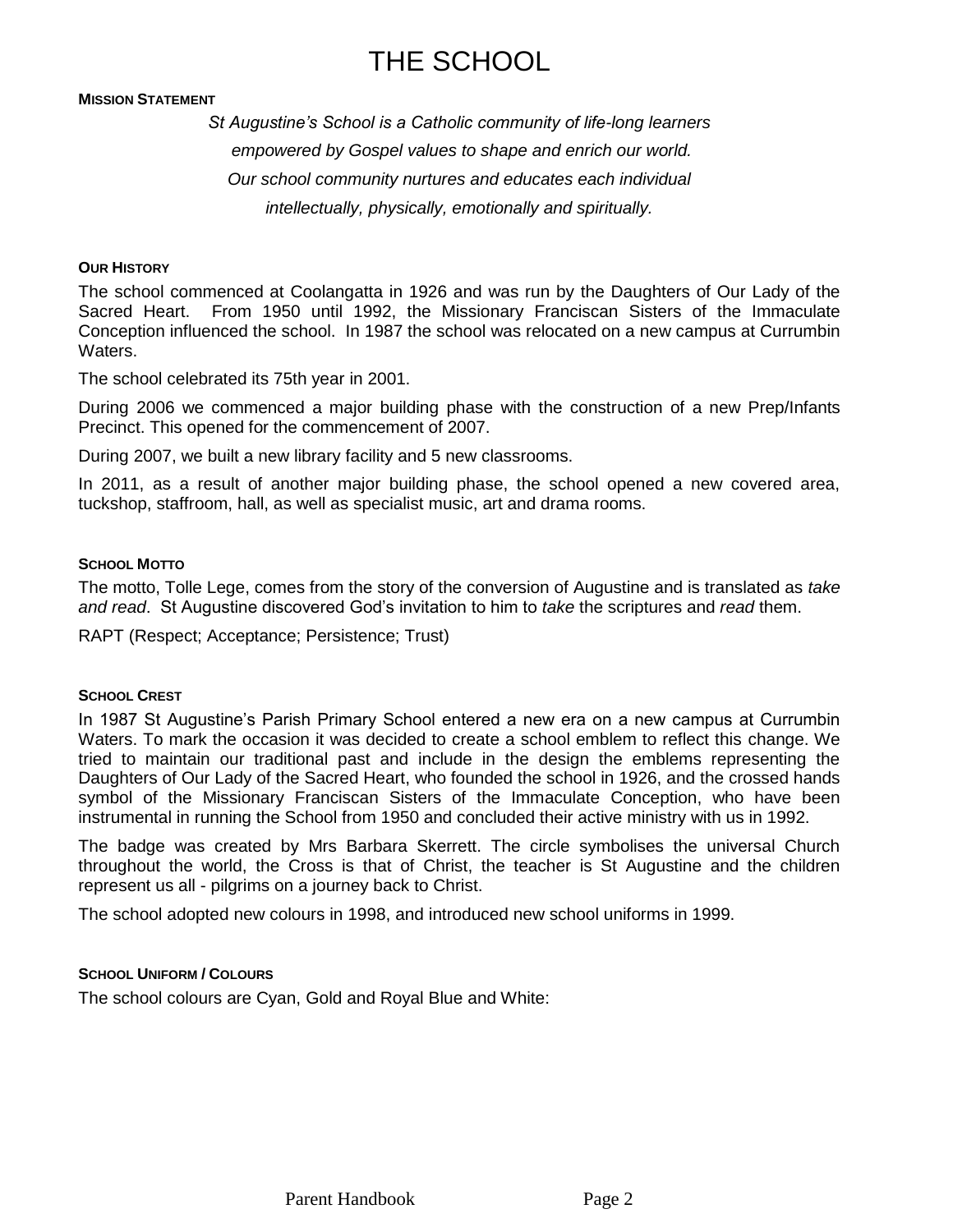# **PARISH**

The school is a ministry of the Tugun / Coolangatta Parish.

Our parish churches are St Augustine's, Coolangatta (est. circa 1923), and the main parish Church St Monica's, Tugun.

St Augustine's Church is located at the corner of Tweed and McLean Streets Coolangatta.

St Monica's Church is located at Golden Four Drive Tugun

Sunday Mass times are usually:

| Vigil (Saturday) | $6:00$ pm         | Tugun       |
|------------------|-------------------|-------------|
| Sunday           | 6:45 am & 9:30 am | Tugun       |
| Sunday           | $8:00$ am         | Coolangatta |

Thursday Parish Mass is held in our school Jubilee Chapel at 9:00am.

Children's Liturgy of the Word occurs at St Monica's at Saturday 6.00pm and Sunday 9.30am Masses. Parents are invited to nominate as a facilitator.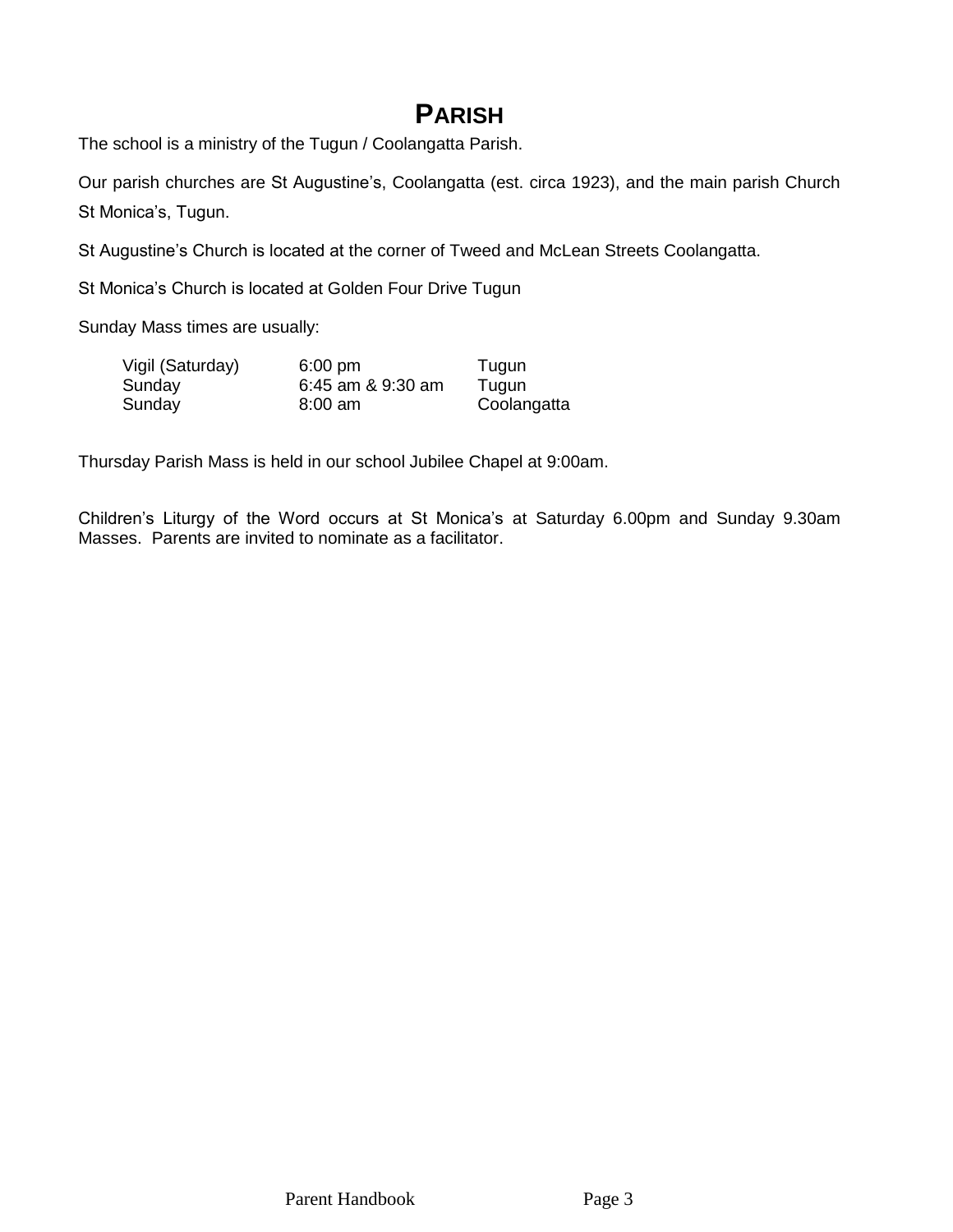# **ENROLMENT INFORMATION**

#### **ENROLMENT**

St Augustine's is a Parish Primary School and as such its purpose is to serve the parishioners.

Consequently first enrolment is offered to baptised Catholics who live within the parish and whose parents have a faith commitment. As the whole ethos of the school is based on Gospel teaching in the Catholic tradition, it would be unfair to burden children with a Catholic conscience where there is no support at home. This is a serious concern and parents are advised to consider the effect on their children of sending them to a Catholic School if religion is not lived in the home. The process of enrolment is necessarily a complex one, as it involves a serious commitment to primary education on the part of the pupil, a willingness to assist and support the endeavours of the school on the part of the parents and a contract to provide an effective Catholic educational milieu, and appropriate motivation and learning experiences on the part of the school.

The following is the order of priority that is followed when accepting enrolments that reflects the above priorities.

- P1 The child is baptised Catholic whose family can demonstrate involvement in the life, worship and service of the Coolangatta / Tugun parish with a preference for those who have siblings already enrolled. (A supporting note from the Parish Priest is desirable)
- P2 The child has a sibling at St Augustine's, or the family has had an involvement with the school.
- P3 The child is baptised Catholic whose family can demonstrate involvement in the life, worship and service of the another parish and now seeks to participate actively in the life, worship and service of this parish. (A supporting note from the Parish Priest is desirable)
- P4 The child is baptised Catholic whose family resides in the Coolangatta / Tugun parish and is committed to and guided by the values of the Gospel and the traditions of the Catholic Church.
- P5 The child is not baptised as a Catholic, belongs to a family that can demonstrate some meaningful relationship with a Christian tradition, is committed to and guided by the values of the Gospel and accepting of the traditions of the Catholic Faith Community.

The Principal, in consultation with the Parish Priest, may exercise discretion regarding any application and may determine a child's eligibility beyond the stated guidelines.

If applicable, a copy of any relevant reports written by other professionals, i.e. psychologists, speech therapists, occupational therapists etc should be presented at interview. Failure to present relevant information at the time of interview could jeopardise your child's acceptance or subsequent placement at St Augustine's.

Although the pupils in the school will be predominantly Catholic, there is provision for pupils of faiths and denominations other than Catholic to attend St Augustine's. The current enrolment of the school is approximately 460 pupils from Prep to Year 7.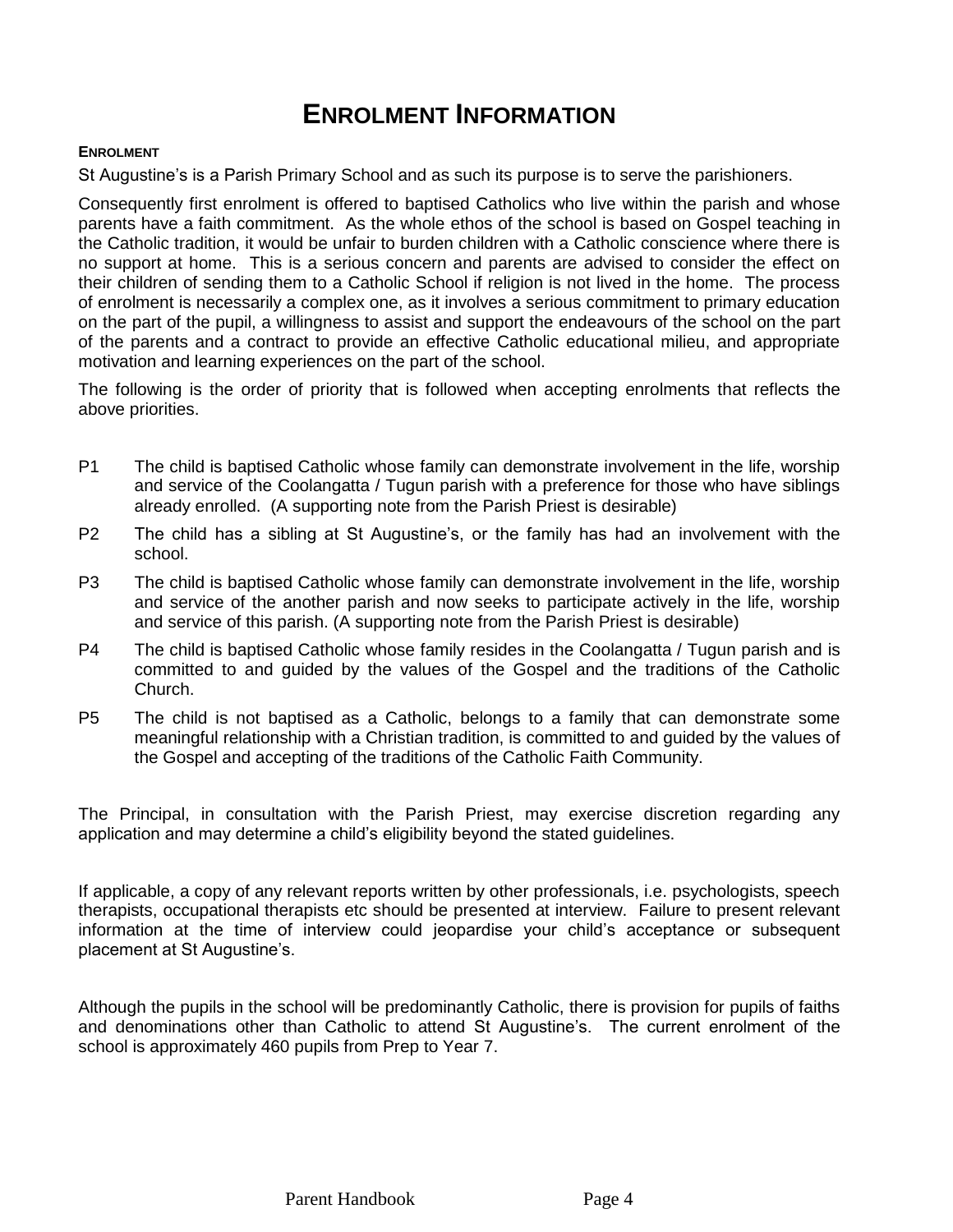#### **GENERAL ENROLMENT REQUIREMENTS**

For enrolment into prep, the child must have attained the age of four (4) years by the last day in June of the year prior to enrolment.

Families are encouraged to give a commitment to remain at St Augustine's for the whole of their Primary education at the time of enrolment.

Children with special needs will be considered by the school with all relevant information provided to the school at an enrolment support meeting.

Each application for enrolment must be accompanied by:

- Documentary evidence of birth
- Documentary evidence of baptism
- Evidence to support your commitment to Parish life where appropriate
- A copy of the latest school report if coming from another school
- Copies of any court orders if appropriate
- Any relevant medical records
- Details of immunisation
- A non-refundable once-only family enrolment fee of \$65 per family.

Upon acceptance of a place in the school, parents will be asked to confirm their enrolment place with a deposit of \$200. This will be deducted from the following term's fees.

## *Late Enrolments*

Families enrolling children at St Augustine's after the commencement of the school year will be expected to pay the fees that the school will expend on their child. (see School Fees). Parents enrolling their children after the commencement of the school year need to bear in mind that, whether a child attends the school for the entire year, or a portion of the year, the school purchases the entire resources that each child will require eg. books, pencils, text books etc. This means that the resources levy will need to be paid for the entire year. Each family enrolling will be required to pay the full sporting/education levy for the term, the pro-rata school admin levy, and the pro rata building levy. These charges must be paid before the child commences at the school.

### *Departing the School*

Families departing the school at any time, apart from the end of a school year, need to inform the school a term in advance of their departure. The school is levied set amounts per term for each child enrolled at the school. A child leaving the school before the end of a term is expected to pay all fees for that term.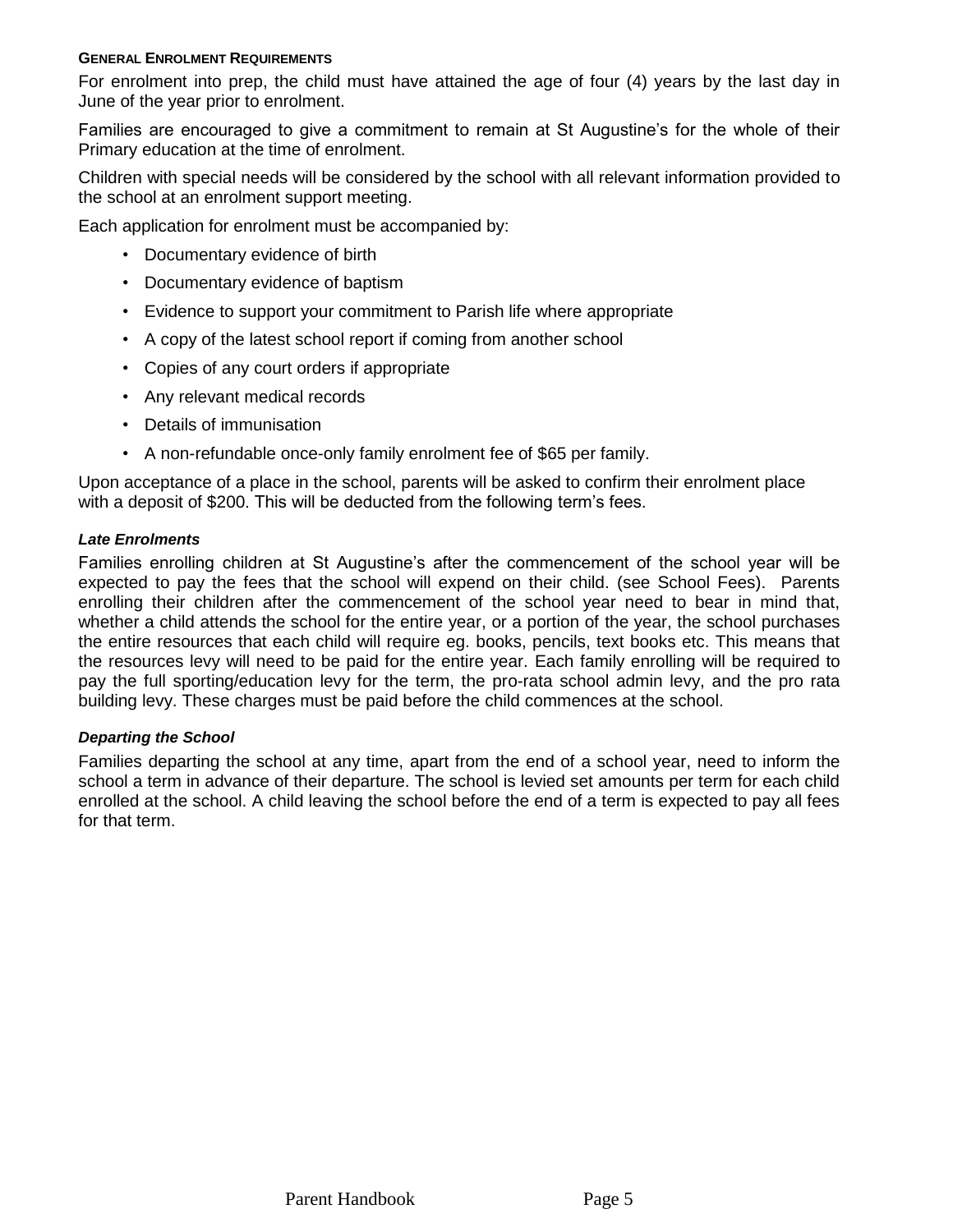# **PUPIL MANAGEMENT (DISCIPLINE POLICY)**

As members of a Christian community, all our actions must meet the test of being signs of love and respect for ourselves and for each other.

Our policy aims at safeguarding the rights of teachers to teach and the rights of children to learn in a safe, supportive environment. The main objective is that pupils will accept responsibility both for their own behaviour and for the natural and logical consequences that flow from it. At St Augustine's, every child has the right to feel safe, and the responsibility to ensure that all others feel safe and secure.

To achieve this we endeavour to create an environment within the classroom that is warm, encouraging and consistent.

We strive also for a consistent approach when handling any misbehaviour. Continued misdemeanours and all serious matters are reported to the parents.

# **TEACHING STAFF**

### **PRINCIPAL**

The Principal of St Augustine's is Mr Stephen Montgomery. Stephen is an experienced primary educator and has taught in schools throughout Queensland. He has been a Principal for 23 years.

## **TEACHING STAFF**

All teaching staff are qualified teachers and are employed by the Director of Catholic Education on behalf of the Archbishop of the Archdiocese of Brisbane.

### SUPPORT STAFF

In addition to the teaching staff there are support staff in the areas of Music, P.E., Visual Arts, Library, Guidance Counselling, Teacher Aides, School Office and I.T. The school also has a Uniform Shop Convenor, Groundsman and Tuckshop co-ordinators.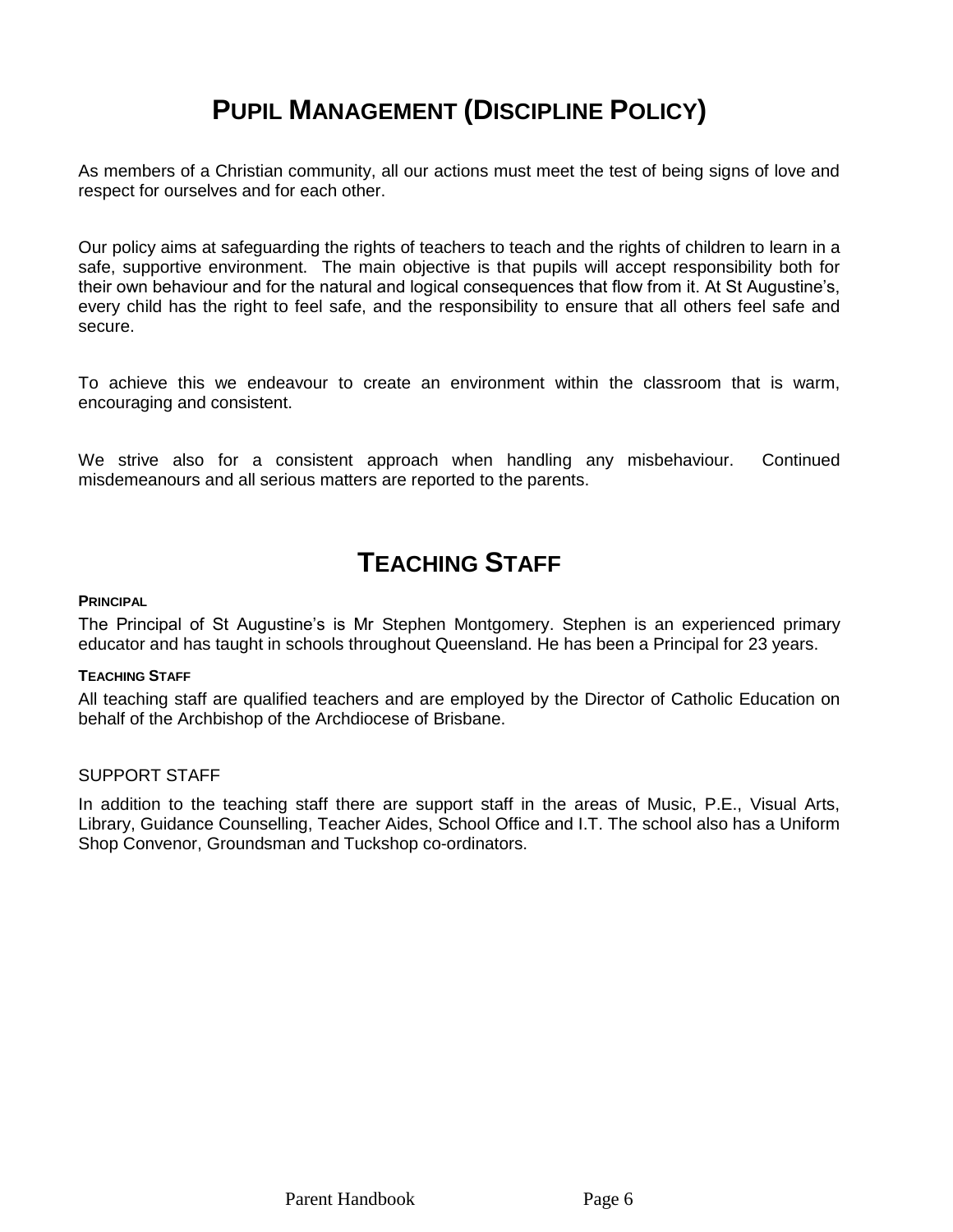#### **2013 STAFF**

| Principal:                        | Mr Stephen Montgomery     |
|-----------------------------------|---------------------------|
| <b>Assistant Principal:</b>       | Mrs Lynne Rohanna         |
| <b>Assistant Principal:</b>       | Mrs Jane Marrison         |
| <i>Music:</i>                     | Mrs Deirdre Pullen        |
| Visual Arts:                      | Mrs Tania Wood            |
| Sport Co-ordinator:               | Mr Shaun Dolan            |
| <b>HPE Teacher (Early Years):</b> | Mrs Sue Hamill            |
| Teacher Librarian:                | <b>Mrs Lonnie Rutland</b> |

*Support Teacher – Inclusive Education: Mrs Sue Murray, Mrs Debbie Hyland,* 

*Guidance Counsellor: Mr Tony O'Shea*

| <i>OBW</i>      | Prep   | Mrs Natalie Barrett / Mrs Marg Walgers             |
|-----------------|--------|----------------------------------------------------|
| <i>OSS</i>      | Prep   | Mrs Melissa Sewell / Mrs Lisa Strazzaboschi-Hughes |
| $\overline{OC}$ | Prep   | Mrs Michelle Campbell                              |
| 1C              | Year 1 | Mrs Kerrie Chudleigh                               |
| IA              | Year 1 | Mrs Anne-Louise Allen                              |
| 1D              | Year 1 | Mrs Clare Deeth                                    |
| 2D              | Year 2 | Miss Laura Dick                                    |
| 2S              | Year 2 | Miss Angela Sampson                                |
| 3B              | Year 3 | Mr Paul Barrett                                    |
| 3MC             | Year 3 | Miss Judy McDonald                                 |
| 3TK             | Year 3 | Mrs Kathy Todarello / Mrs Allison King             |
| 4C              | Year 4 | Mrs Leanne Cutting                                 |
| 4M              | Year 4 | Mrs Trish May                                      |
| <i>5D</i>       | Year 5 | Mr Shaun Dolan                                     |
| 5H              | Year 5 | Mr Laurie Hallinan                                 |
| 6M              | Year 6 | Miss Julia Miller                                  |
| 60              | Year 6 | Mr Mick O'Shea                                     |
| 7D              | Year 7 | Mr Alan Dick                                       |
| 70              | Year 7 | Mrs Jo Ormerod                                     |

*School Officers and Support Staff:*

| <b>School Secretary:</b><br>Accounts Receivable:<br><b>Accounts Payable Secretary:</b> | Mrs Clare Zuber<br>Mr Maurice Sheahan<br>Mrs Therese Sharkey                                                                                               |
|----------------------------------------------------------------------------------------|------------------------------------------------------------------------------------------------------------------------------------------------------------|
| Library Assistant:                                                                     | Mrs Chris Beitey                                                                                                                                           |
| Teacher Aides:                                                                         | Mrs Melissa Biggins, Mrs Maree Burgess,<br>Mrs Karen Dick, Mrs Laurelle Goody, Mrs Sharon Hall,<br>Mrs Lucy Tokely, Mrs Monica Trewin and Mrs Vicki Waters |
| <b>IT Support:</b>                                                                     | Mr Martin Sanders                                                                                                                                          |
| <b>Uniform Shop Convenor:</b>                                                          | <b>Mrs Tracy Grieve</b>                                                                                                                                    |
| Groundsman:                                                                            | Mr Rob White                                                                                                                                               |
| Tuckshop:                                                                              | Mrs Robyn Curran and Mrs Nicole Lee                                                                                                                        |
|                                                                                        |                                                                                                                                                            |

Parent Handbook Page 7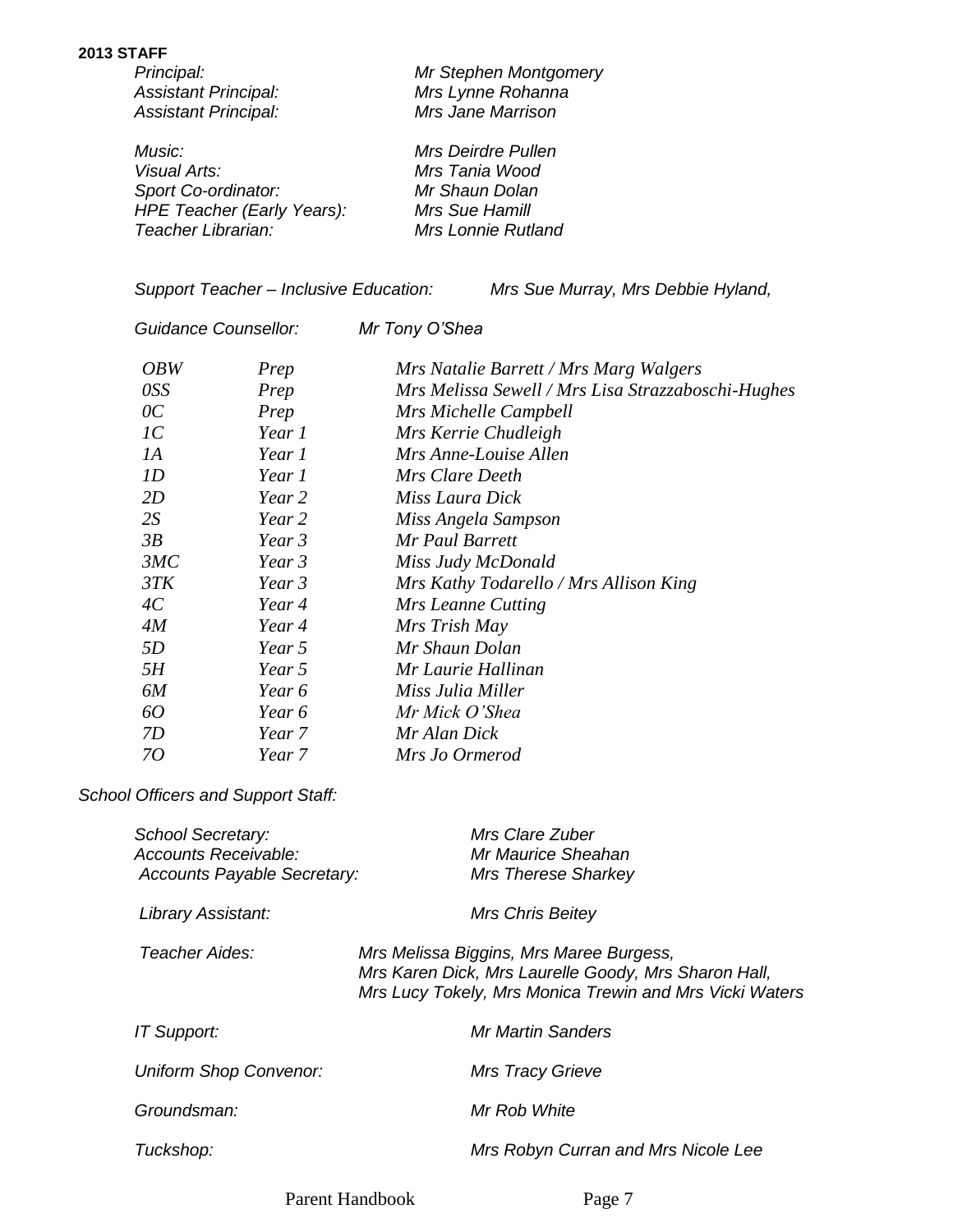#### **ENRICHMENT CENTRE (LEARNING SUPPORT)**

The Learning Support :Inclusive Education Teachers at St Augustine's provide a service to children with special needs by assisting the classroom teacher in developing or adapting programs to cater for children experiencing learning difficulties or higher ability children. At times, the Support Teachers: Inclusive Education may teach children individually or in small groups within the classroom, or work with children for individual or small group work. The Support Teachers: Inclusive Education actively promotes and facilitates activities in the school aimed at extending each child's individual gifts and talents.

### **TEACHER LIBRARIAN**

The teacher-librarian runs literature appreciation, research and information programs.

The Library Resource Centre at St Augustine's is the school's educational heart and as such is open and available to children at all times except morning recess. Children may use the Centre to read, study or research at any time and are encouraged to do so. Use of the computer lab is also encouraged.

Children are encouraged to borrow and exchange books regularly, and ample opportunities are offered to use the resources available. Resources may be borrowed before school. The Library Resource Centre is well stocked and we aim to maintain a high standard of literature and resources for all children to access. In the event of books or resources being lost, stolen, misplaced or damaged, it is the responsibility of the child / family to replace or reimburse the school to the value of the missing property. This educates children in the responsible care of borrowed goods.

Library bags are required for children in Years Prep-3 and are optional for Years 4-7.

### **GUIDANCE COUNSELLOR**

The school has the services of a Guidance Counsellor from the Catholic Education Office two days each week, usually Monday and Wednesday. The role of the Guidance Counsellor is to be available to parents, pupils and teachers who seek advice or help with social, emotional or behavioural problems. Parents may request an interview with the Guidance Counsellor through the school administration. Teachers may, at times, refer pupils to the Guidance Counsellor. All parents are contacted before their child sees the Guidance Counsellor for any necessary assessments.

The Guidance Counsellor teams with the APA, the Support Teachers: Inclusive Education, the Pastoral Assistant and the classroom teacher to form a Student Support Team

### **THE ARTS - MUSIC**

The school has a music specialist who takes a one hour lesson with most classes per week. The music program includes skill development and music appreciation.

### **VISUAL ARTS**

A visual arts teacher conducts lessons in Years 5-7 each week.

### **PHYSICAL EDUCATION**

The school employs a physical education teacher who takes a one hour lesson with most classes per week, and who is responsible for the provision of the health and physical education programs for all classes.

The school also employs two coaches who provide a Gross Motor Skills Program for students in Years P-2.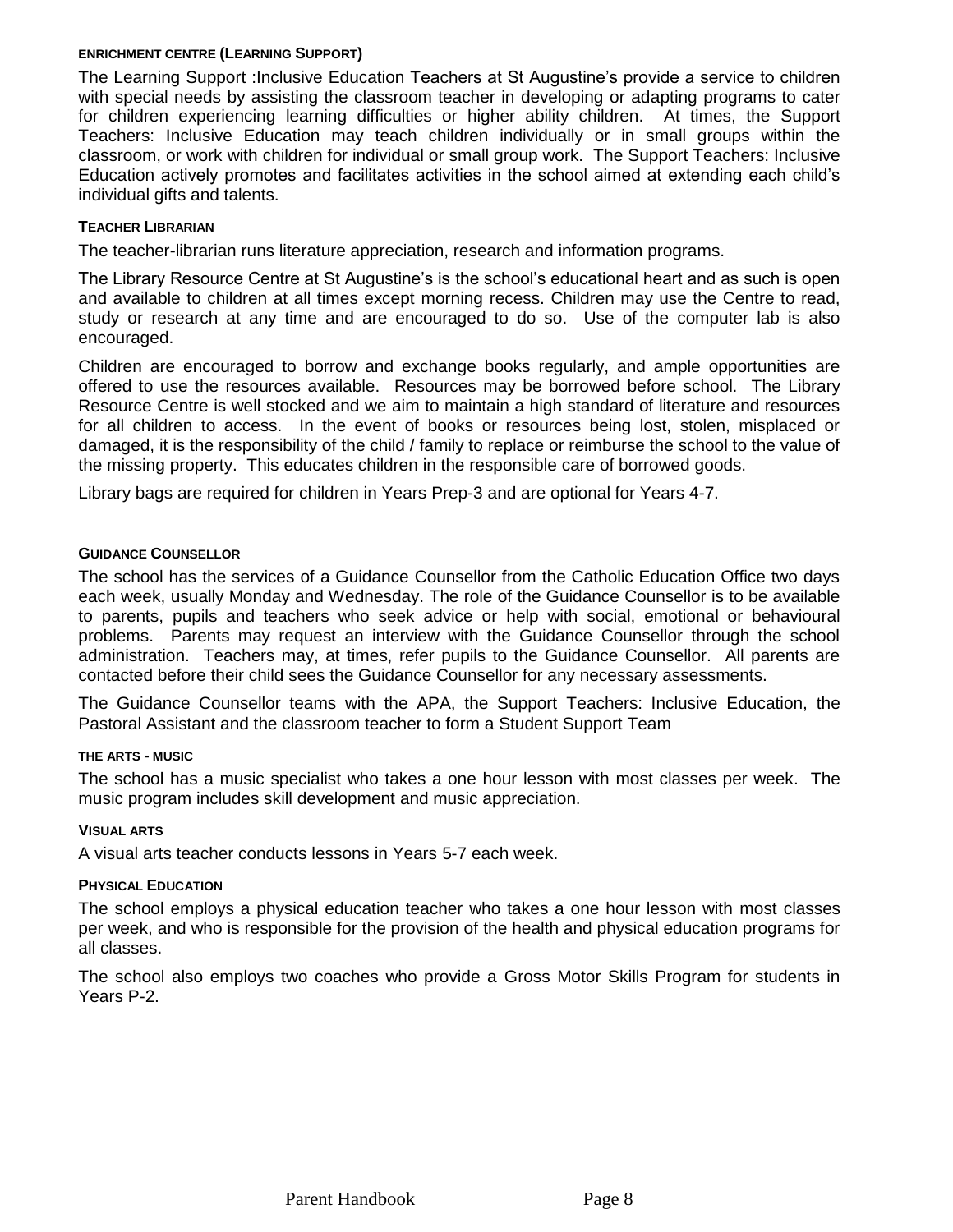# **SCHOOL PROGRAMS: THE CURRICULUM**

The Curriculum includes everything, formal and informal, inside and outside the classroom, that a student experiences at St Augustine's.

The curriculum consists of knowledge, thinking processes, skills and attitudes.

St Augustine's curriculum is designed to nurture each student's process of Lifelong Learning through planned, sequenced and seamless evolution throughout the three developmental stages of learning in the primary school curriculum structure.

#### **THE LEARNING FRAMEWORK**

Central to planning the Curriculum for St Augustine's is the Brisbane Catholic Education Learning Framework, which has established the Roles of Lifelong Learners as the focus of learning.

The Learning Framework describes Roles for Lifelong Learners as having the following attributes:

*Community Contributor* as a person who relates to others in a peaceful way and actively works with others to improve the quality of community life.

*Leader and Collaborator* as a person develops leadership and cooperative skills to contribute positively to the accomplishment of team goals.

*Effective Communicator* as a person who communicates effectively in a range of written, spoken and visual texts to convey information for a variety of purposes.

*Quality Producer* as a person who creates products that achieve their purpose and are appropriate for their intended audience.

*Designer and Creator* as a person who generates ideas, designs or information with resourcefulness, imagination, insight, originality and a risk-taking approach.

*Active Investigator* as a person who is able to locate, organize and interpret information from a range of sources.

#### **CURRICULUM STRUCTURES – UNDERPINNING PRINCIPLES:**

- a) Continuity through Years P-7 will be promoted via:
	- The Religious Education Program
	- Implementation of the Pre-school Curriculum Guidelines and QSA Syllabus (Years 1-7) and the Learning Framework
	- Key Learning Area (K.L.A.) organisation to reflect the syllabus, Framework and School Curriculum Programs
	- Development of appropriate Curriculum Strategies
	- Outcomes-based Planning, Teaching and Learning, Assessment and Reporting practices, and Moderation processes;
	- A developmental approach to learning;
	- Delivering a "seamless" curriculum across the primary years of schooling.
- b) Selection of curriculum experiences will be:
	- Relevant
	- Purposeful
	- **Holistic**
	- Dynamic
	- Responsive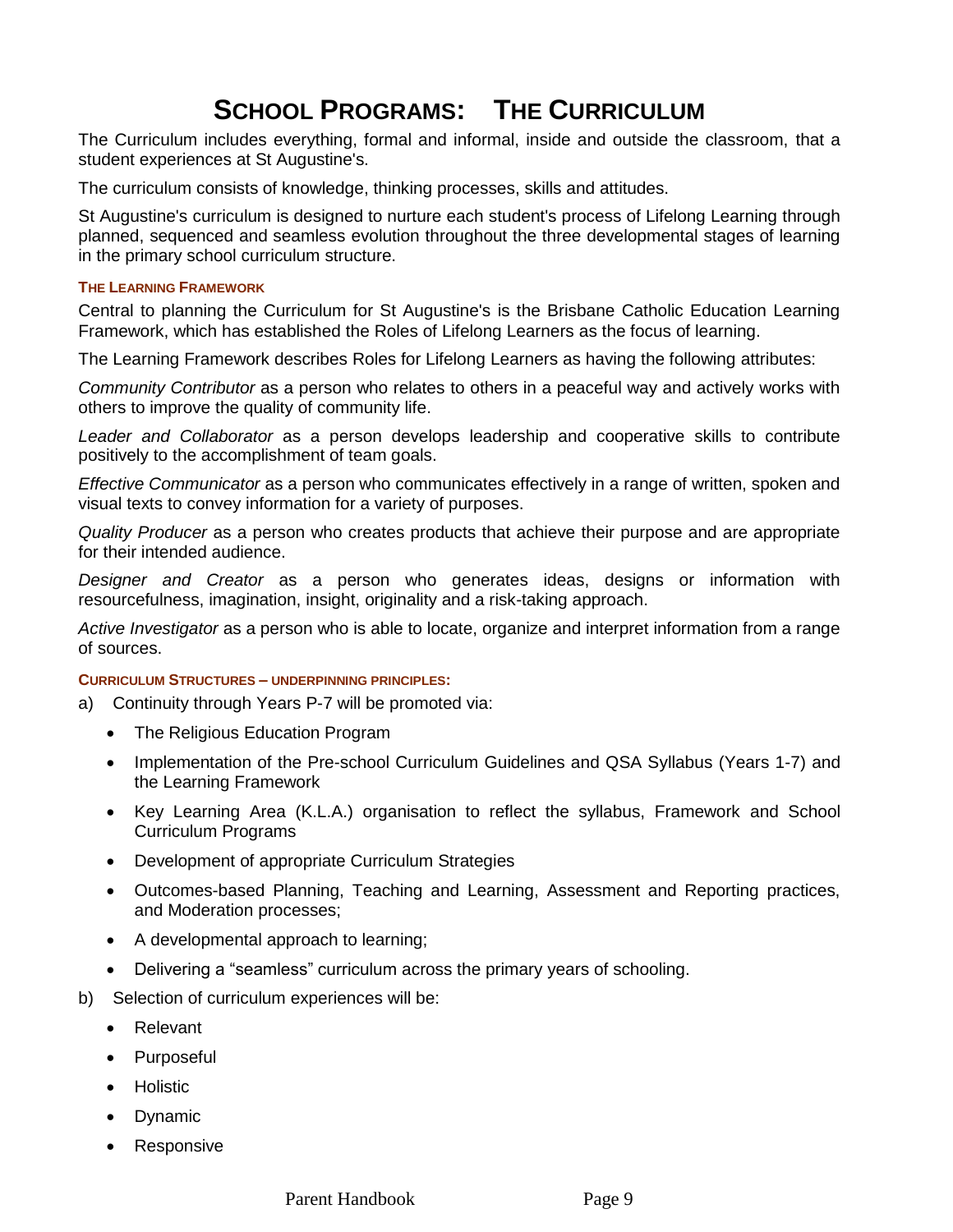- c) Curriculum will be integrated, balanced and connected to:
	- Encourage students to develop a deeper and broader understanding of themselves and their world.
	- Require the learner to access knowledge and strategies across the KLA's in a way which replicates operating in the real world.
	- Promote integration of the KLAs as appropriate from Pre-school to Year 7, with the assumption that students then will make the transfer of knowledge independently and interdependently.
	- The context of learning will be informed by real life and life like situations and also theoretical constructs which, together, form a dynamic and balanced learning program.

#### **KEY LEARNING AREAS:**

Religious Education English **Mathematics** Science and Technology HPE The Arts (Music and Visual)

# **CLASS SIZES:**

The staffing of the school is subject to the number of children in the whole school and the Staffing Schedule issued by Brisbane Catholic Education. We aim to have 25 children in each class from Prep to Year 3 and 30 in Years 4 to 7. There will always be variations in class sizes, however, due to the changing patterns of yearly enrolment.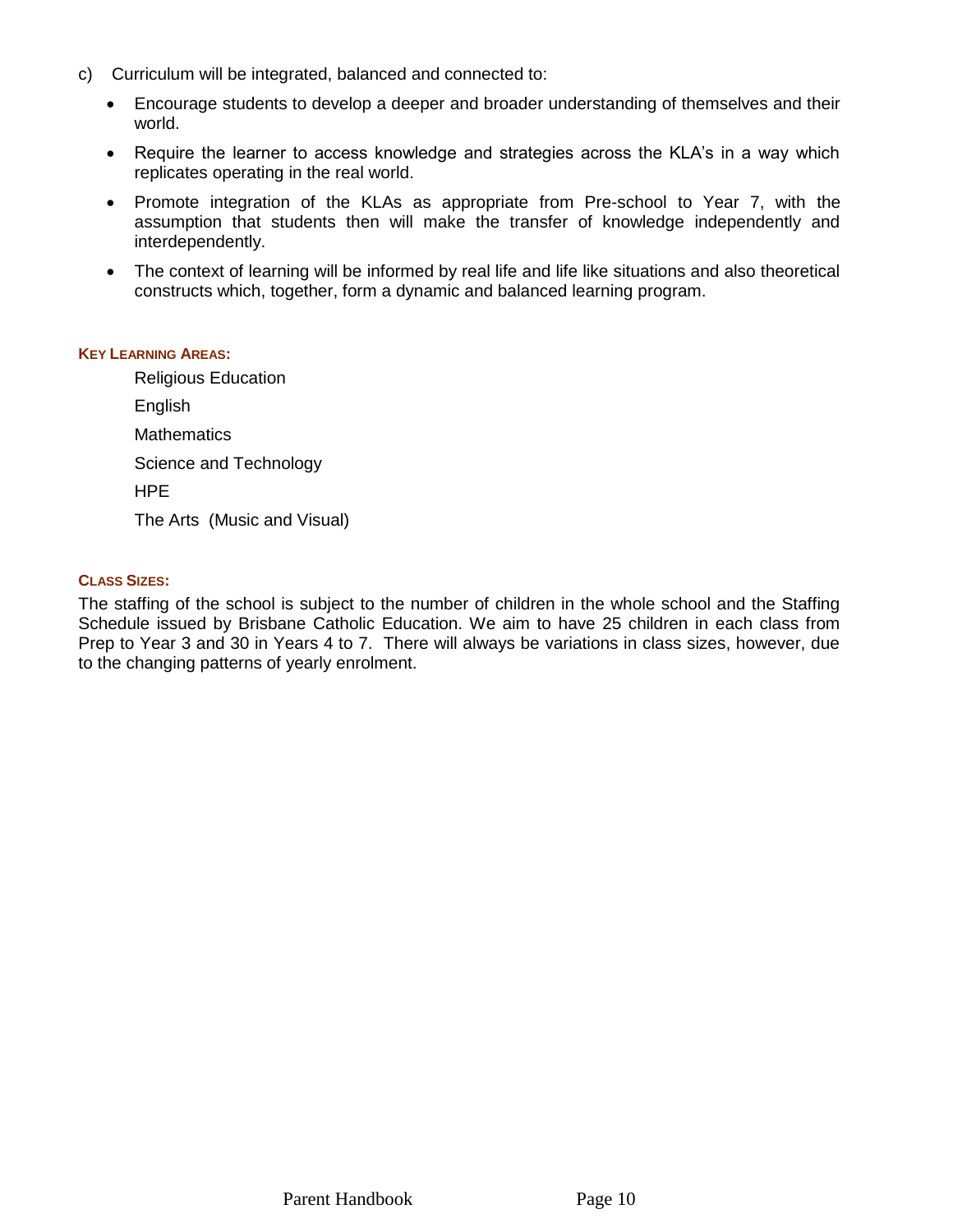# **SCHOOL PROGRAMS (CURRICULA)**

#### **RELIGIOUS EDUCATION**

We aim to nurture the Faith of children within a Catholic Community. The love, joy, peace, patience, goodness, trust, gentleness and forgiveness which children experience in a community united in Christ become life lessons of lasting influence.

Every class sets aside a half-hour each day for formal Religious Education. The program is based on the "Guidelines for Religious Education of the Archdiocese of Brisbane."

Christian values permeate our entire school program and are not merely 'taught' in a Religious Education lesson.

Each grade also chooses one month in the year to be involved in the weekend parish Mass.

The classes are encouraged to use our school chapel for class and quiet prayer.

A weekly community Mass is held on Thursday at 9.00am in 'The Jubilee' Chapel. Grades attend these either as a class or small group. All parents and families are welcome.

### **Sacramental Program**

The above year levels are the usual times when children receive these sacraments.

The preparation of the children for the Sacraments occurs in the Parish with school involvement and support. The school supports the family in helping their child receive the Sacraments. The prime responsibility for the children's preparation lies with the example and Catholic practice of the family, and the school and parish will do their utmost to support families in any way they can. All Sacraments are celebrated in the Coolangatta / Tugun Parish.

# **ENGLISH**

The three elements of our English Language approach - Reading and Viewing, Writing, Listening and Speaking are viewed as a whole, rather than as separate subjects. Our school follows a holistic approach to the teaching of English because we believe that each aspect is dependent upon the others. We endeavour to provide a rich language environment. All children will read and write every day.

The holistic language approach necessitates a good deal of parental help and the school provides classes for parents to explain this approach.

The underlying skills of phonics, spelling and grammar are taught in context. Our school English program was validated by the Catholic Education Office in 2006.

Queensland Modern Cursive writing is the preferred handwriting style of our school.

RIBIT (Read In Bed It's Terrific) is encouraged.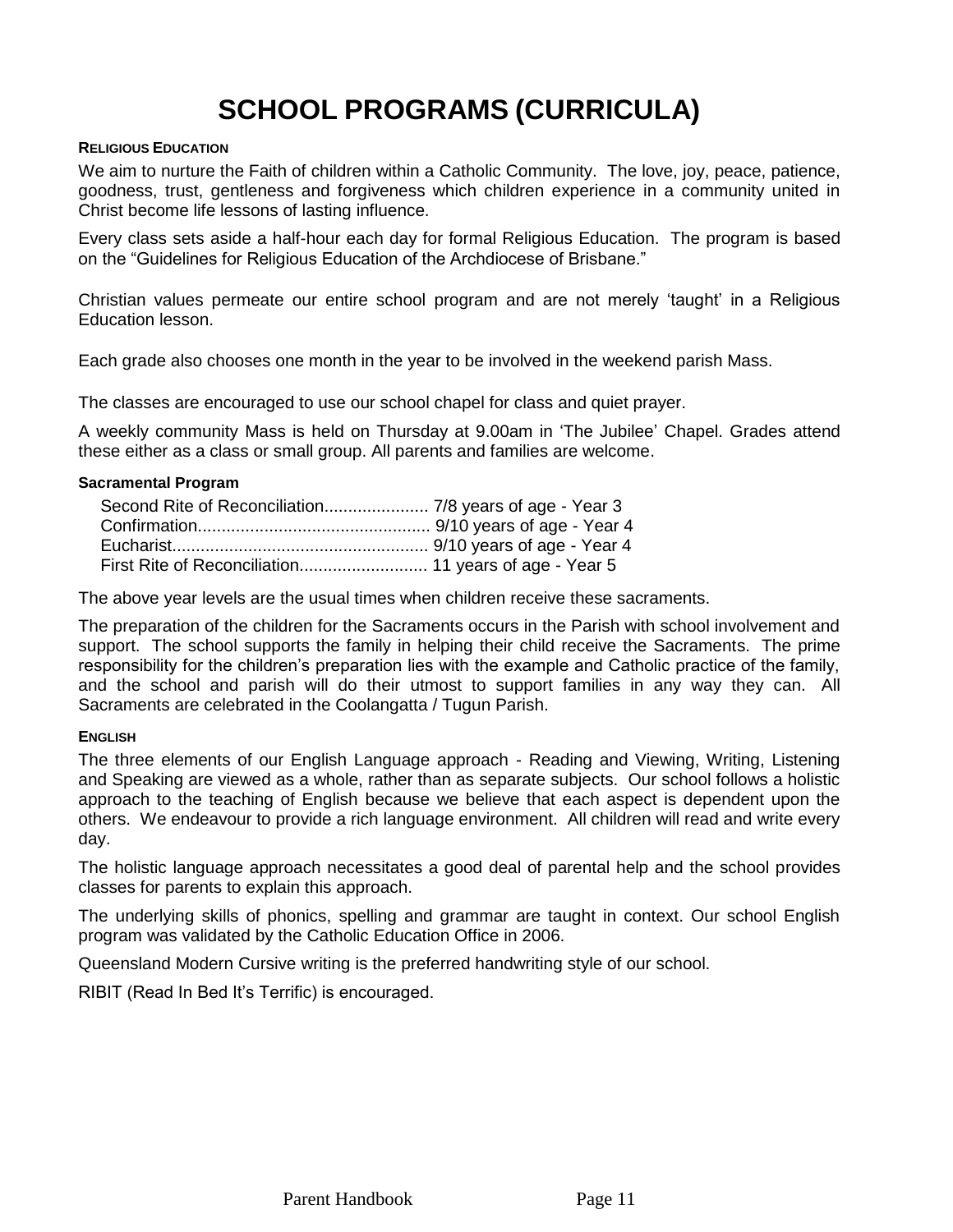# **MATHEMATICS**

The Australian Curriculum is used for all classes in Maths.

The syllabus emphasises the need for children to acquire a sound understanding of mathematical concepts together with good language skills to further the communication of mathematical ideas and experiences. Our mathematics program encompasses the five equally important strands of Space, Measurement, Number, Chance and Data, and Working Mathematically. There is an emphasis on understanding and using Maths in real life situations and to solve problems.

Knowledge of basic number facts (tables) is considered to be a vital component of our primary Maths program.

#### **SCIENCE AND TECHNOLOGY**

The School works from the Australian Curriculum in Science.

In today's society there is an expectation that children will gain a greater understanding of their environment. The science curriculum is structured to allow this to occur through hands-on experiences, inquiry and problem solving.

#### **HEALTH AND PHYSICAL EDUCATION**

Each child is involved in some form of physical activity designed to help maintain an adequate level of fitness, to improve gross motor skills, to aid in the development of fine motor skills, and to introduce skills required for participation in leisure sports. It has been demonstrated that participation in physical activities will not only achieve these ideals but that they also enhance academic achievement. As PE is an integral part of the St Augustine's curriculum, a note is required by the teacher if your child is to be exempt from a lesson.

### **ICLT (COMPUTER EDUCATION)**

It is the aim of St Augustine's school to provide all children with "hands-on" computer experience. While working with computers children not only discover exciting new ways to learn, but also how to utilize the technology of the present and the future.

Computer education is not an isolated subject but is integrated into most areas of learning.

Our school has a well established computer network, All computers are connected wirelessly enabling each room full internet access as well as children being able to access their work from any computer in the school. Banks of 16 lap-top computers are available for class use. These computers will be used for class lessons, individual assignments and research projects.

Interactive white-boards are installed in each classroom and used as an integral part of the learning and teaching process.

### **THE ARTS**

Children in Years 5 to 7 participate in Art classes as a substitute for LOTE.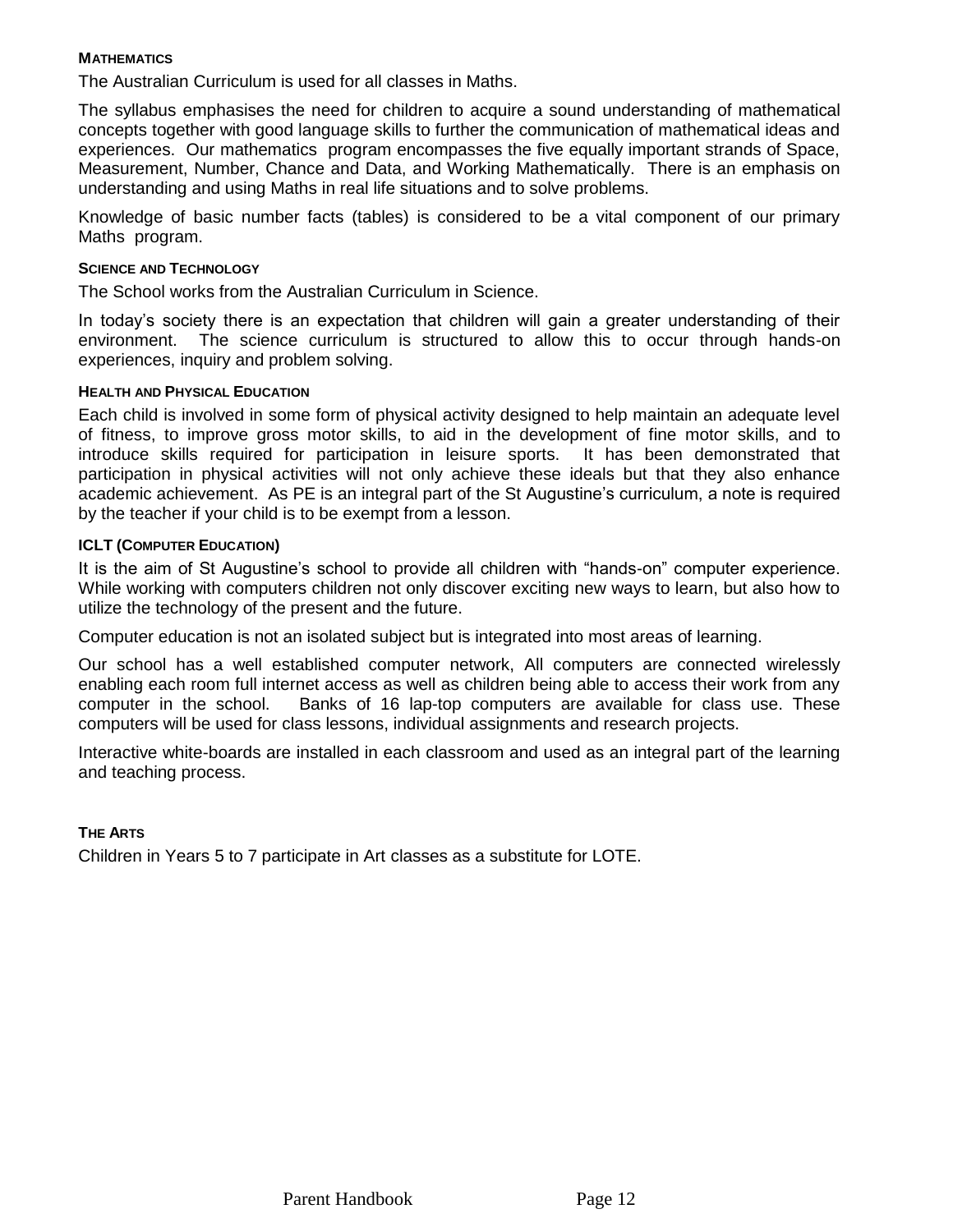# **GIFTED AND TALENTED ACTIVITIES**

#### **CLASSROOM STRATEGIES**

All teachers strive to provide opportunities for each child to develop individual gifts and talents. Ways in which we affirm and encourage children's gifts and talents include the following classroom strategies: cooperative planning (where teachers share good ideas), open ended projects (where children learn to become comfortable with the notion that there is no set correct way, or no one solution to a problem), research work, Enrichematics-lateral thinking skills and peer mentoring programs. The school encourages children through work done by our Learning Support Teacher and class teachers.

#### **ACADEMIC COMPETITIONS**

The children receive coaching and encouragement to enter competitions that allow them to further develop their gifts and talents. Competitions we encourage the children to participate in include: Australian Schools Competitions (Uni of NSW) - Computer, Writing, Science, English, Maths (Year 3-7); Intra-school Public Speaking Competition; Primary Chess Championships, Problem Solving Competitions, Readers Cup, and various other competitions offered to children throughout the year story writing, art, etc

#### **CLUBS / ASSOCIATIONS**

Our children are given opportunities to join a number of clubs and organisations through the school. These groups include: the Qld Association for Gifted and Talented Children - school membership, Chess Club, CBCA (Children's Book Club of Australia) and PETA (Primary English Teachers Association)

#### **CHOIR AND DRAMA**

The children are given every encouragement to use their dramatic and musical talents for the enjoyment of the whole school community.

Each November, the whole school is involved in public speaking competitions where the best public speakers in each year level compete for the Kate Pagano Public Speaking Award. The school's speech and drama program is taught by qualified and experienced staff and co-ordinated by Mrs Anita Eldridge. Teacher is Miss Katherine.

#### **WHOLE SCHOOL ACTIVITIES**

There are occasions where the whole school recognises, and is involved in, nurturing each child's individual gifts and talents. Children are given public acknowledgement at our weekly assemblies when they receive RIBIT Awards (Read In Bed It's Terrific), and Student of the Week Awards. These awards recognise that each child has gifts and talents.

# **SCHOOL CAPTAINS**

Each child in Year 7 is considered to be a school leader. Each year, however, the school (peers, teachers and school administration) elect School Captains and Vice-Captains.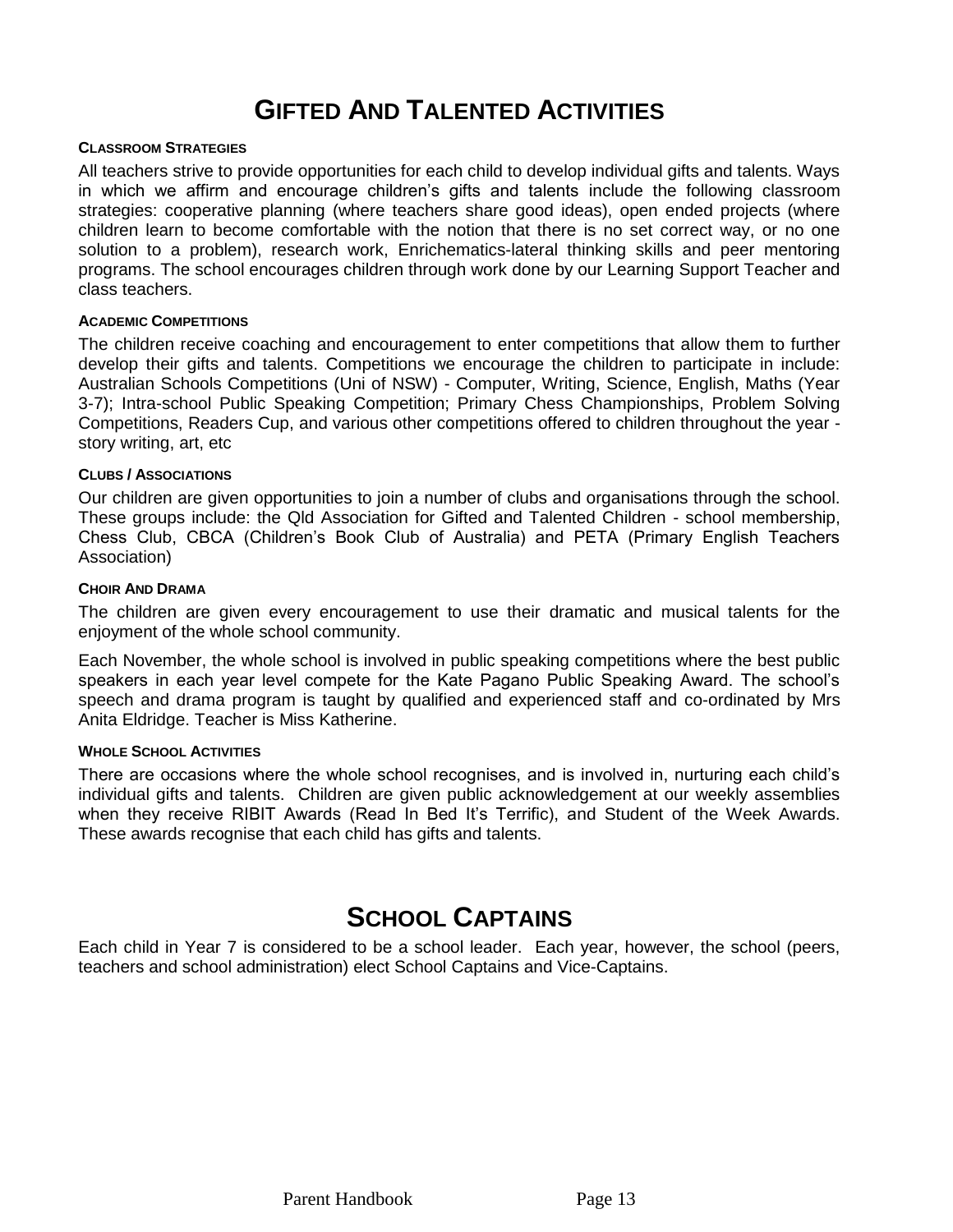# **SPORT**

Sport is an important part of each child's development, and as such, is fully catered for at St Augustine's. We have four House teams, Tugun Sharks (Green), Currumbin Whales (Blue), Kirra Dolphins (Red) and Coolangatta Marlins (Gold). Children are allocated to these House teams by the school and family groupings are always maintained. Children are encouraged to compete for their House in intra-school swimming, track and field, and cross country Carnivals. Our school also competes in these same events against the other Catholic, Government and non-Government schools on the Coast.

# **SWIMMING**

Swimming is an integral part of our curriculum. Years Prep - 5 swim in Term 4. Years Prep, 1, 2 and 3 have an intensive Learn-to-Swim program. Years 6 and 7 attend a surfing and water safety program. All costs are covered by the Sporting / Education Levy.

Our annual swimming carnival is held in Term I and parents are always welcome. Selected swimmers compete in the Gold Coast Catholic Schools Swimming Carnival each year. Elite swimmers are eligible to advance to Regional and State Carnivals. Most costs for representative swimming are met by the P&F.

Our school also competes in the Catholic Schools Aquathon for children 10 years and older in Term 4.

# **WINTER SPORT**

In Term 2 pupils in Years 5, 6 and 7 participate in the following inter-school sports: netball, rugby league and soccer. Children travel away from school for these games each week. In Term 4 these pupils are involved in intra-school sport. All costs are covered by the Sporting / Education Levy.

All of the younger children are involved at school in games and exercises usually each Friday, and the class designated PE days. Coaching for school teams takes place at lunch times and qualified, available and willing parents are welcomed to assist with coaching.

### **ATHLETICS**

Term 3 is athletics term and all children are involved in training and skills development. This culminates in our own Athletics Carnival at school. Selected children then continue training for the Combined Catholic Gold Coast Schools Athletics Carnival and Ball Games. Some elite athletes continue on to Regional and State Carnivals. Costs associated with these events are covered by the P&F.

### **SUMMER SPORT (INTER & INTRA)**

Each year, children from Years 5 - 7 will be given the opportunity to participate in a variety of sporting options, such as indoor cricket, skating, indoor volleyball, gus-tag, doge ball, dance, surfing, fishing etc.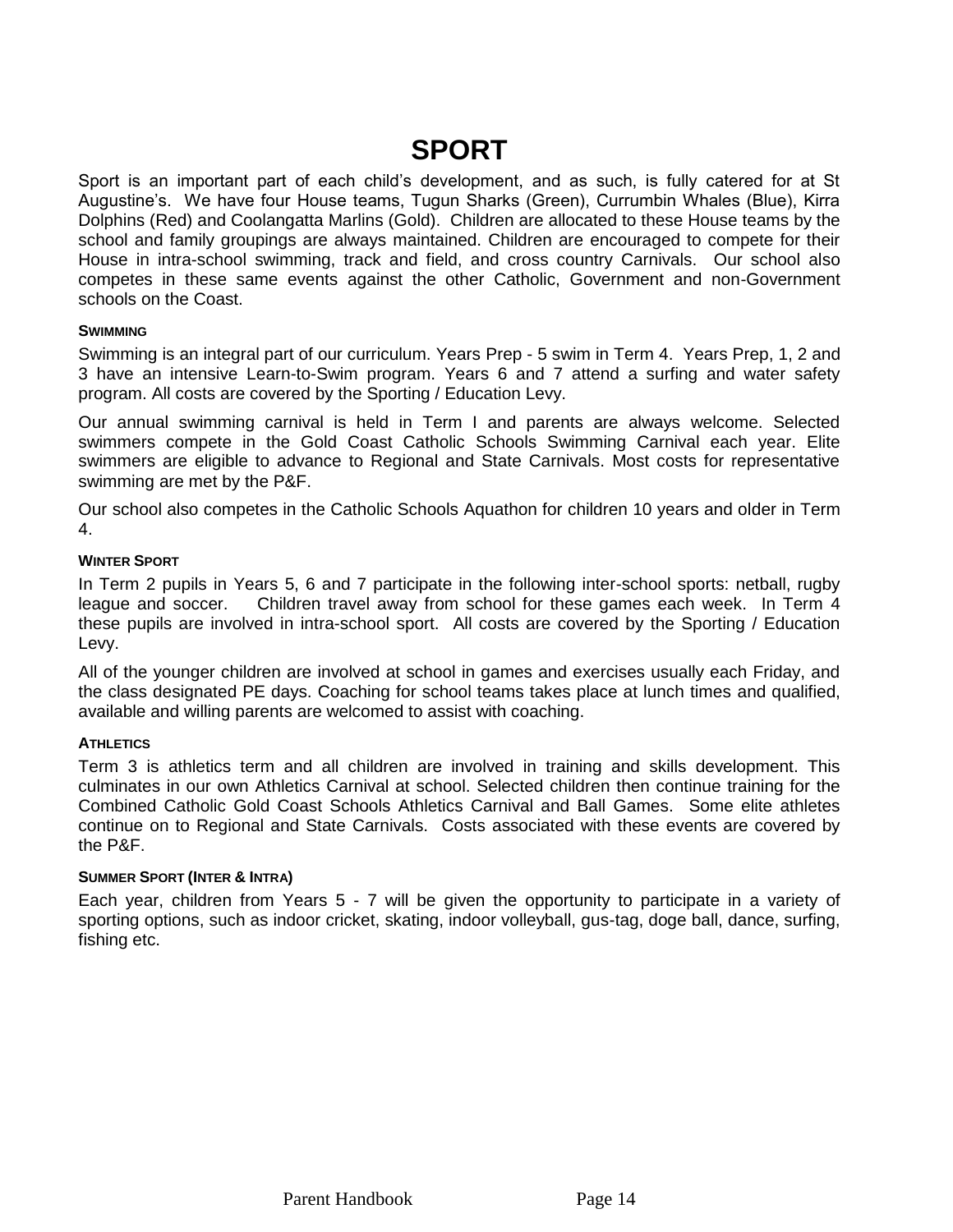# **PARENTS CODE OF CONDUCT**

As a parent, you play a special role in contributing to the needs and development of young children.

Through your encouragement and good example, you can help assure that all the boys and girls learn good sportsmanship and self-discipline. At St Augustine's Primary School, young people learn to work together, to sacrifice for the good of the team, to enjoy winning and deal appropriately with defeat - all while becoming physically fit and healthy. Best of all, they have fun.

### *SUPPORT YOUR CHILD*

Supporting your child by giving encouragement and showing interest in their team is very important.

Help your child work toward skill improvement and good sportsmanship in every game. Teach your child that hard work and an honest effort are often more important than victory - *that way your child will always be a winner despite the outcome of the game!*

#### *ALWAYS BE POSITIVE*

Parents serve as role models for their children. Become aware of this and work to be a positive role model. Applaud good plays by your child's team *as well as* good plays by the opposing team.

Support all efforts to remove verbal and physical abuse from youth sports activities.

#### *REMEMBER: YOUR CHILD WANTS TO HAVE FUN*

Remember that your *child* is the one playing / competing, not you. It's very important to let children establish their own goals - to play the game for themselves. Take care not to impose your own standards and goals on them.

Don't put too heavy a burden on your child to win games. Surveys reveal that **72% of children would rather play for a losing team than ride the bench for a winning team.**

Children play for the fun of playing.

#### *REINFORCE POSITIVE BEHAVIOR*

Positive reinforcement is the best way to help your child achieve their goals and their natural fear of failure. Nobody likes to make mistakes. If your child does make one, remember it's all part of learning, so encourage your child's efforts and point out the good things your child accomplished.

#### *DON'T BE A SIDELINE COACH OR REFEREE*

Coaches and referees are usually teachers or parents just like you. They volunteer their time to help make your child's sporting experience a positive one. They need your support too. Remember that without coaches and referees, there would be no competition.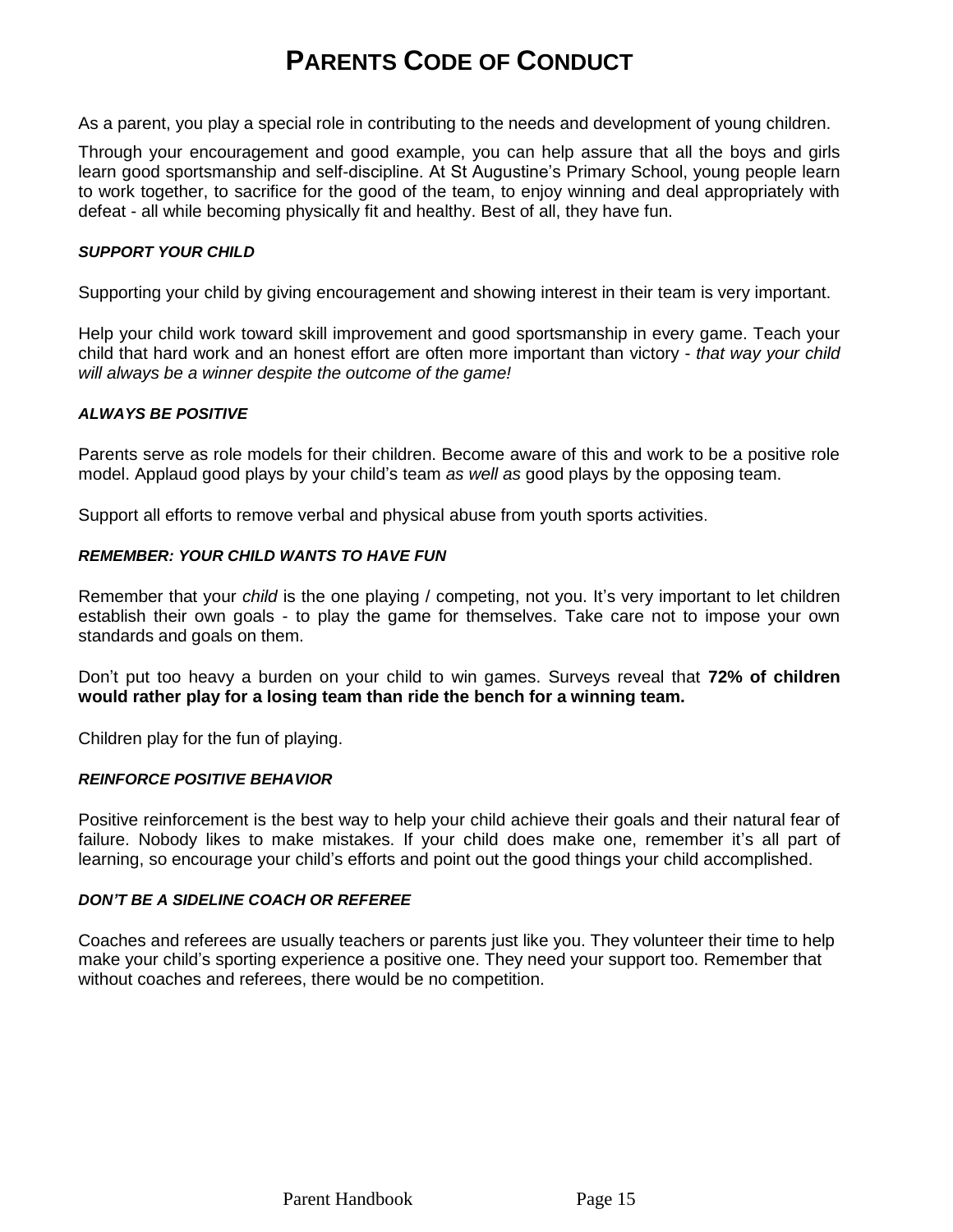# **GENERAL BUSINESS**

#### **ABSENCE FOR FAMILY HOLIDAY**

Family holidays must be taken when they become due. Children in most cases, must and should accompany the rest of the family. However, we see it as impractical to set formal written activities for a pupil during such a period, and, accordingly, this will not be done. As a general rule, we encourage children going on a family holiday to maintain a journal of their travels or read or be read to.

#### **ASSEMBLIES**

The whole school gathers at 8:30am each Friday in the hall for whole school assemblies. There is a whole school assembly each morning at 8.30am for prayer, in the sails area. Parents are always welcome at these school gatherings.

# **ATTENDANCE AT SCHOOL**

In accordance with the requirements of the Education Act parents are encouraged to train their children in the habit of regular attendance. Generally, each day's work is built upon the previous day's work and loss of time may upset the teaching/learning process for the pupil and teacher. However, a child when ill, or disturbed through family trauma, does not participate well and should be kept at home to receive the care needed for recovery. If a child is not well enough to attend classes, there is little likelihood that any great worth will result from 'extra work' being sent home from school.

For many reasons, teachers are concerned if a child is absent from school and no explanation is received. To protect the school and safeguard the well-being of the child, the school should be notified of the child's absence by telephone (5598 8730). When a child returns to class, a note of explanation should be presented to the class teacher.

The school will always endeavour to contact you in the event of illness or accident. It is most important that all our information regarding your child is up to date and accurate. A form is sent home at the commencement of each year to ensure our records are up to date. Any changes to your family address, phone number, employment etc must be communicated in writing to the school.

#### **BUDDY PROGRAM**

Each year, a number of our classes buddy up. Year 1 is buddied up with Year 7, our Year 6 pupils buddy with our new prep. This is a good means of helping the new children to quickly settle into their new school, and, at the same time, allow the older children to provide good leadership. Activities that will be mutually beneficial to both groups include having the older children read regularly to their buddies. Not only is this a great way to built confidence and self-esteem in the older child, but it provides an excellent role model for the younger children.

### **TUCKSHOP**

The School Tuckshop is managed by Mrs Nicole Lee and Mrs Robyn Curran who are responsible to the Principal for the good management of this facility.

The tuckshop is open Tuesday to Friday and volunteers on roster are encouraged and welcomed. A cooking roster for home-baking is an option for those families unable to offer shop-front support.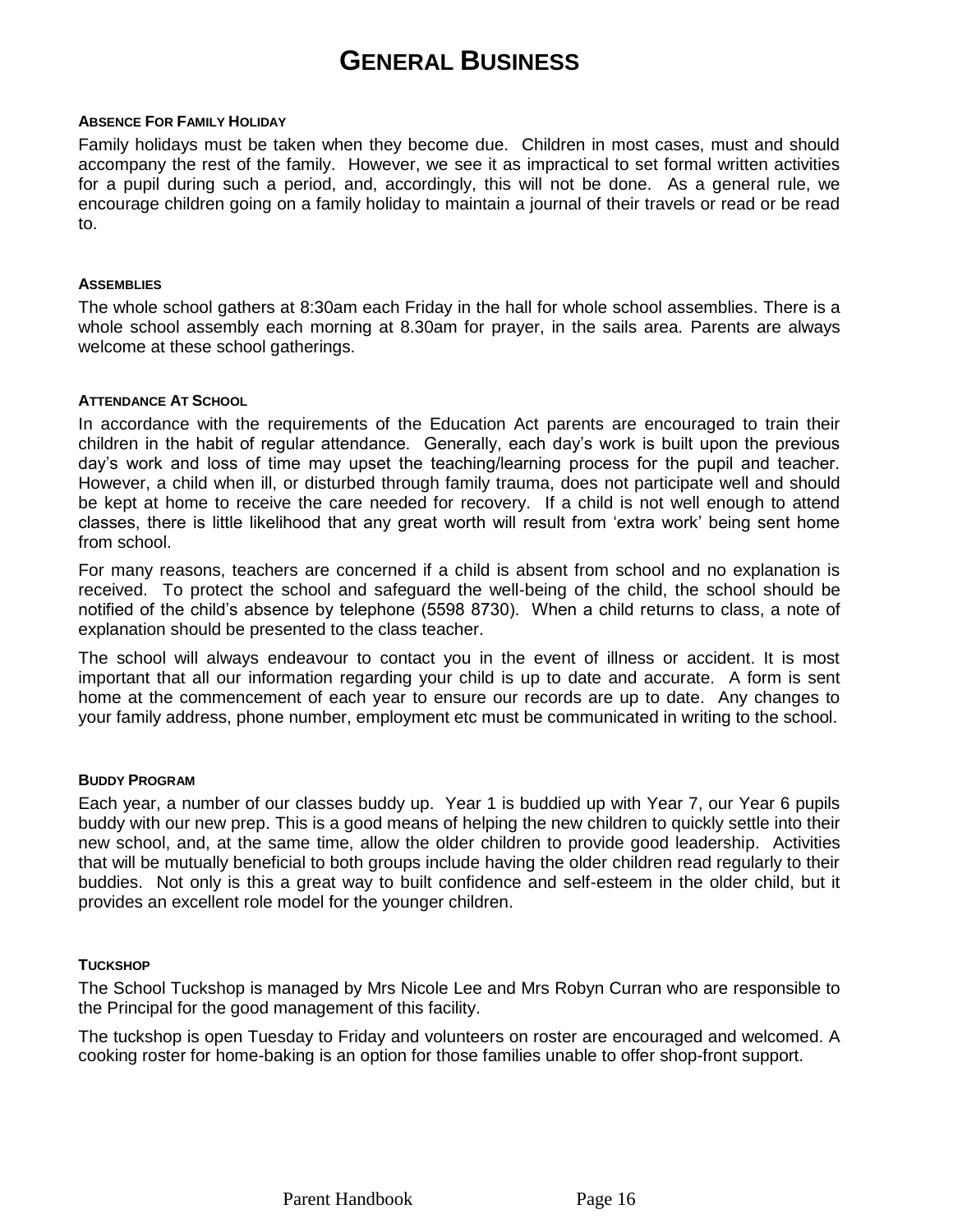## **HOMEWORK**

All grades are given homework each night and this activity plays an important role in your child's development. Firstly, homework is an important discipline activity. Secondly, homework is an opportunity for children to revise and practise the lessons taught each day in class. Thirdly, homework contains some reading activity each evening. Reading, and lots of it, is the unquestioned key to your child's academic success. Children will want to read if reading is seen as an important part of your family activities. Are you a good reading role model?

Homework books are collected and marked daily or weekly, depending on individual class homework programs.

Homework activities for students who are sick or unable to attend school need to be negotiated in advance with teachers. Generally reading is a very appropriate activity as "homework" for short term absences.

Homework can become the family nightmare if a good approach to it is not quickly developed. Help the children establish a procedure whereby, when they come home they firstly change out of their school clothes, have something to eat and drink, and have a period of play. At an agreed time they come in and do their homework, limiting their efforts to the time allocations above. If you find homework is taking much longer than this, there is something wrong. Perhaps they are daydreaming, or letting things build up, or, perhaps, they are getting too much to do. If this is the case, you should arrange to see the teacher to discuss this. If the teacher is setting too much homework they would appreciate knowing so that this may be rectified.

# **HOURS OF DUTY**

School duty commences (in the sails/quadrangle area) at 8:00am. The school joins together in morning prayer at 8:30am and teachers will escort students to their classrooms for the commencement of lessons by 8:40am. Children are asked NOT to come onto the school premises before 8:00am unless they intend going to OSHC, as duty does not commence before this time.

School concludes at 3:00pm. Unless specifically requested to remain behind for some school related event, or unless going to OSHC for After School Care, all children are asked to leave the school grounds as soon as they are dismissed, or as soon as their bus or car arrives. All children waiting to be collected by parents, or for buses must wait with the teacher on duty at the bus bay, or up in the top car park.

# **LAST DAY**

On the last day of the school year, the children come to school as per usual. They are to wear their full school uniform. The Awards Ceremony is conducted in the hall and commences at 10:00am. This ceremony lasts approximately 30 minutes. Following this, the children are given an opportunity to eat their morning tea which they will have brought with them. They will return to the hall for the farewell Mass which commences at 11:00am and concludes at 12 noon.

# **All parents and friends are invited to both the Ceremony and the Mass.**

Following the Mass, the children are formally finished school for the year. Parents are asked to make arrangements to collect the children from the school from 12 noon. No teachers are on duty from 12:00pm on this day. Children unable to be collected will be taken to OSHC for the afternoon.

### **MISSIONS**

As a committed Catholic school, we at St Augustine's try to live the gospel value of service. In our Missionary activities we not only pray for the spread of the Good News, we collect money to help those less fortunate than ourselves.

Children raise money for the missions/charity groups throughout the year. Each grade works for their chosen charity for a month. They will research the charity, invite guest speakers and arrange a fundraiser. Such charities as Rosies, Project Compassion, Catholic Children's Mission, St. Vincent de Paul (a focus in St. Augustine's Week in August) and SIDS have been supported. We now have a connection with East Timor and this is also a priority.

Parent Handbook Page 17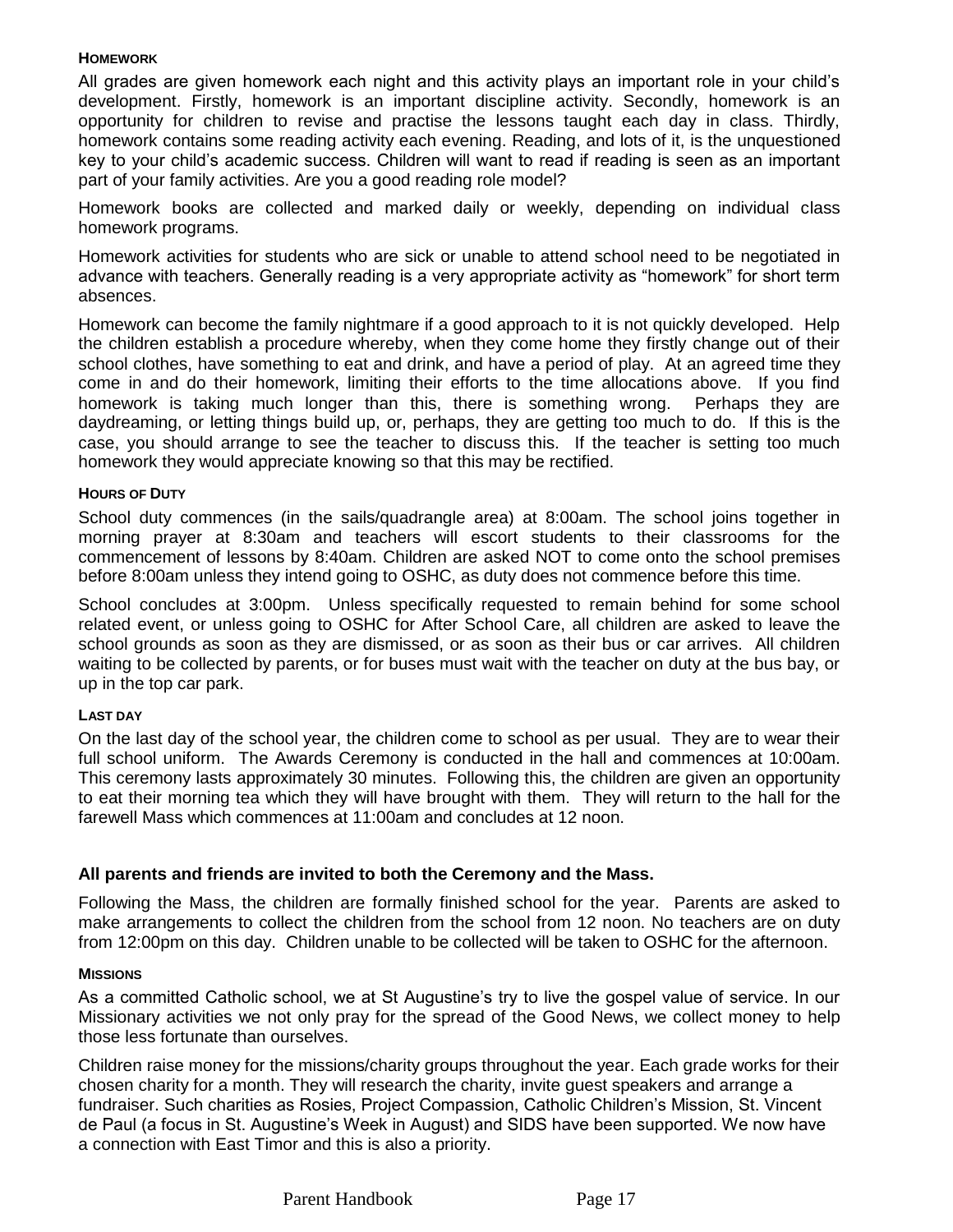### **NEWSLETTER**

Our School Newsletter is called "Tolle Lege" which is Latin for *take up and read*, and is issued electronically each week on a Tuesday/Wednesday. It carries a report from the Leadership Team and a variety of notices. It is the major form of communication between school and home. Take and Read! Please inform the office of your email to receive this newsletter.

### **PARKING AND VEHICLE ACCESS TO SCHOOL**

Parking for parents on the school grounds is near the prep and chapel. There is also a parking bay on the side of the road next to the bus bay. Staff car parking is for staff only.

Because of the large number of buses involved in the movement of children, parents must not pull into the bus bays at all during the day until the last bus departs in the afternoon.

No child is permitted to wait for transport pick-up down on Galleon Way - your child's safety is our paramount concern. **No child** should be asked to walk down to the corner shop to wait for collection.

### **PLACEMENT INTO CLASSES**

Towards the end of each year, staff sit down to begin the long process of placing children in classes for the following year. This process involves the teaching, specialist, support and administration staff coming together to ensure that a large variety of factors are taken into account. For example, classes should be balanced with levels of ability. For a variety of reasons the staff know that there are some children that need to be separated from others and there are some who would benefit from being placed together. These decisions are not hastily taken and are made with the interests of the best possible educational outcome for all children in mind. Once class teachers are appointed, the school leadership team will revisit the draft lists and make changes where, and if necessary. In the end, the Principal makes the final decision on all class lists.

Parents have a role in this process. However, this role needs to take into account not only what is perceived to be best for your child, but for all children in the class. Each year we have a number of written requests from parents for specific placements. The school will consider all such requests and factor these requests into final decisions on student placement.

### **SCHOOL CAMPS**

An important part of a child's education is the development of a sense of independence. We have camps in Year 5, 6 and 7. All children are expected to attend the camps unless there are extenuating circumstances. Please discuss these with your child's teacher or a member of the Leadership Team if necessary.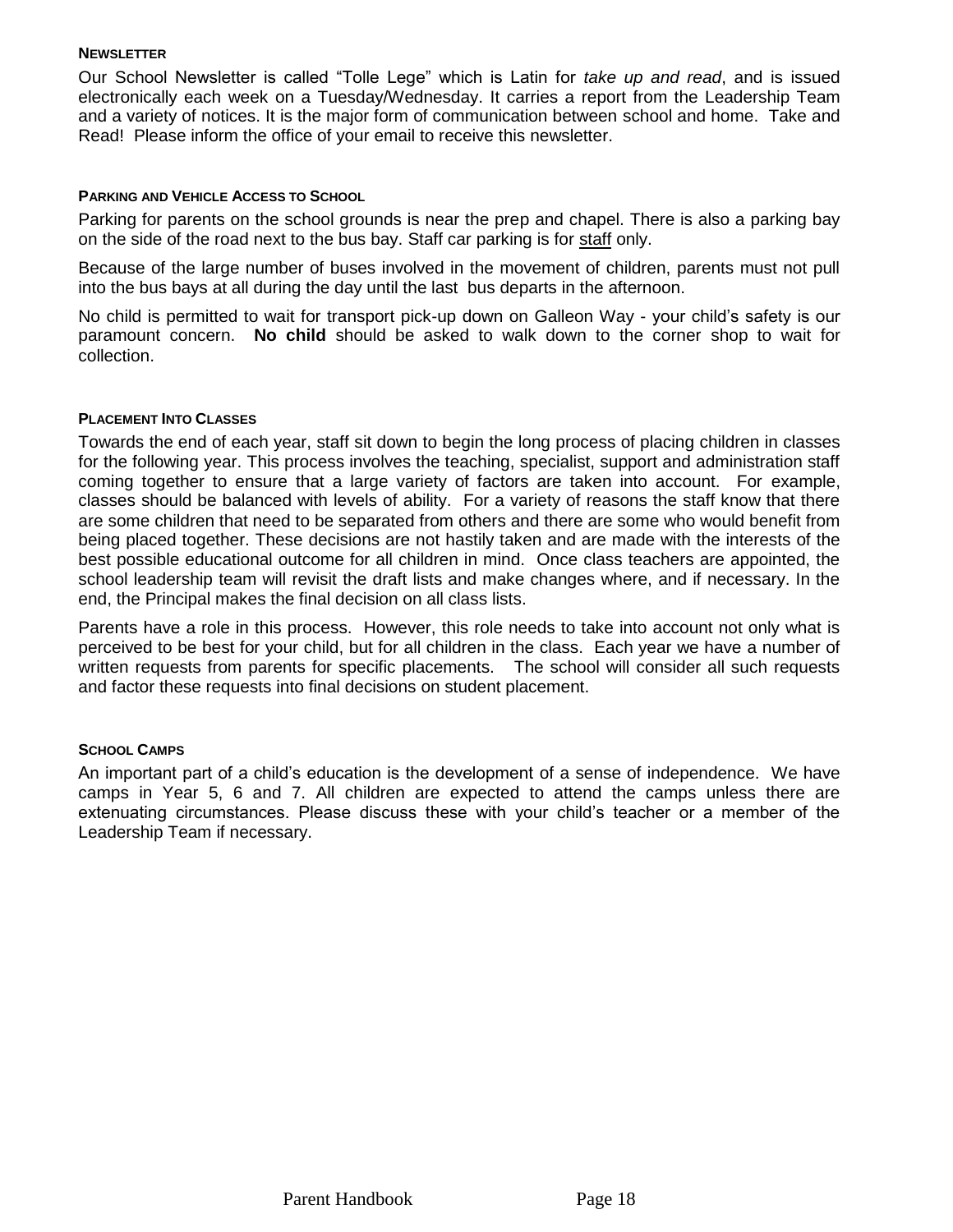#### **SCHOOL HOURS / SUPERVISION**

The daily timetable is as follows:-

| $8:30 - 8:40$   | School prayer                 |
|-----------------|-------------------------------|
| $8:40 - 10.40$  | <b>Morning Classes</b>        |
| $10.40 - 10.50$ | Eating time                   |
| $10.50 - 11.20$ | First Break play time         |
| $11.20 - 1:20$  | <b>Middle Session Classes</b> |
| $1:20 - 1.30$   | Eating time                   |
| $1.30 - 2.00$   | Second Break play time        |
| $2.00 - 3:00$   | <b>Afternoon Classes</b>      |

Supervision by teachers is provided daily from 8.00 am (or when the first bus arrives) until 3.40 pm (or when the last bus departs).

For legal and safety reasons, children should not be on the school premises before 8.00 am (unless attending the OSHC facility), and must depart the school grounds as soon as they are released from school, unless they are involved in sports training, music or art lessons, or unless attending the OSHC facility. Parents picking up children are asked to do so as soon after 3.00 pm as possible. Children are expected to wait in the bus bay until collected by parents.

No child is permitted to leave the school grounds during school hours without a note or phone call from home. Children being collected from school during school hours are to be signed out at the front office. Children arriving late need to be signed in by the parent/guardian at the front office.

Teachers may organise class excursions throughout the year. They will inform parents of the details of these excursions and a consent form will need to be returned to the school. No child will be able to attend these excursions without a written confirmation from the parents.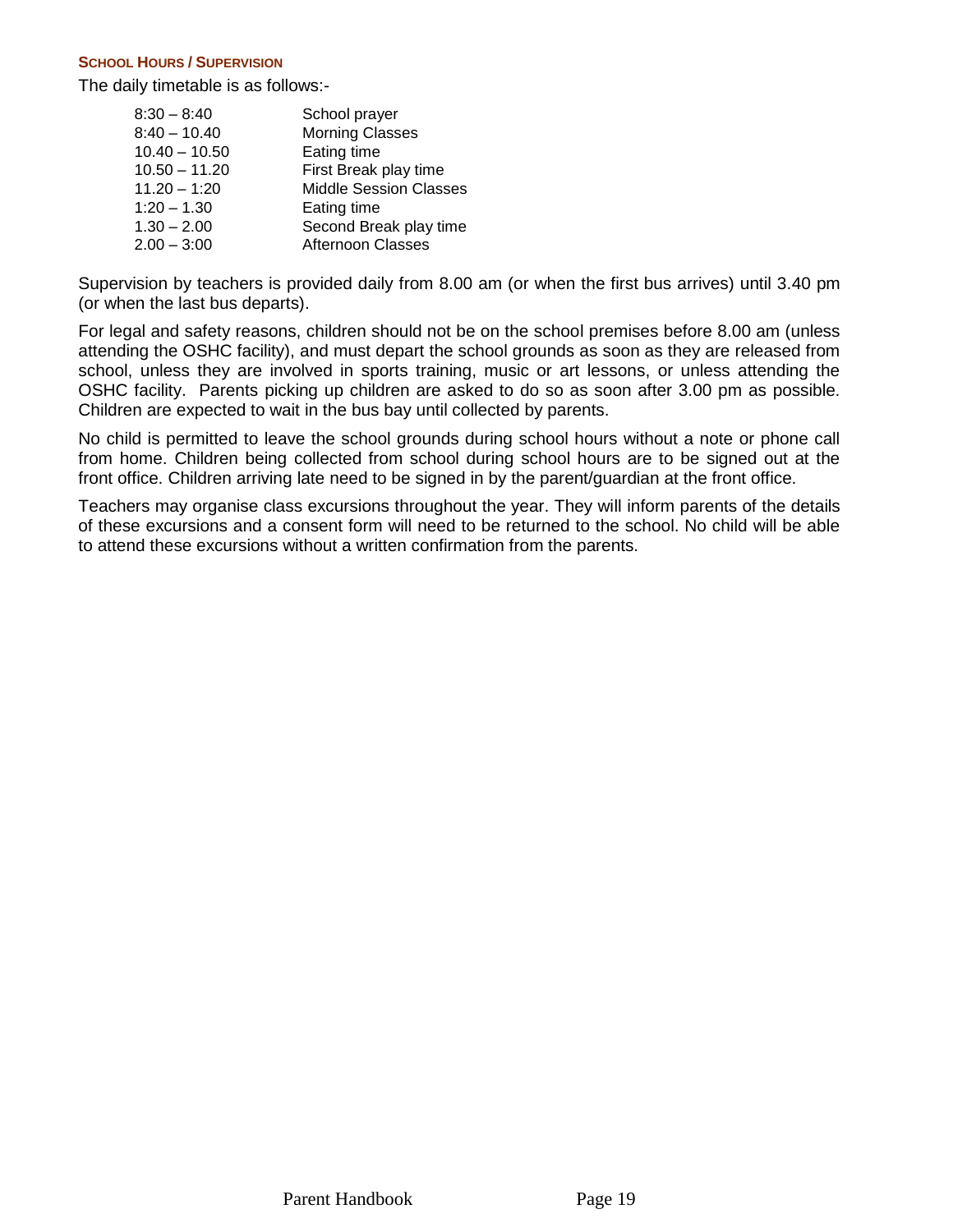# **SCHOOL UNIFORMS**

Enrolment at St Augustine's indicates that each child will abide strictly with our school dress code. This code ensures that each child will wear full and correct uniform to school each day. The only exceptions to this are when the school holds an "out of uniform" or "free dress" day. However, on these days all students must wear enclosed sandals or shoes, no thongs are allowed (for safety reasons). Parents are asked to strongly support this rule, making sure that shoes are of the correct type and kept clean, and that the uniform is clean and tidy. Please replace or repair hats when the cording around the edges comes off.

Our dress code states that all children are expected to wear their full regular uniform three days per week and their sports uniform on two days. Prep children will wear their regular uniform two days and their sports uniform three days.

### **Girls Uniform**

Girls uniform dress Black leather school shoes, black laces and a flat heel White St A's socks Navy blue tights may be worn under the dress uniform during Winter Blue school hat St Augustine's track suit top, pullover/jumper/cardigan or vest

# **Sport/PE**

St A's sport 'T' shirt, St A's sport shorts or skort White runners with white laces, white St A's socks Blue school hat St Augustine's track suit top, pullover/jumper/cardigan or vest Skate shoes are not to be worn with either uniform.

### **Boys Uniform**

Navy blue shorts, short sleeved white St A's shirt (tucked in) Black leather lace up shoes, black laces with a flat heel White short St A's socks Blue school hat St Augustine's track suit top, pullover/jumper/vest Full St Augustine's track suit may be worn during Winter

### **Sport/PE**

St A's sport 'T' shirt and St A's sport shorts White runners with white laces, white St A's socks Blue school hat St Augustine's track suit top, pullover/jumper/vest Skate shoes are not to be worn with either uniform.

We are very proud of our uniform and what it stands for in the community. Please ensure that uniforms are clean and tidy and the correct uniform is worn on the correct day.

Hair needs to be neat and tidy. No extreme cuts are permitted eg. mohawks, tails, bowl cuts, total head shaves etc. Such cuts impose social pressure and financial burdens on families. Hair below the collar needs to be tied back at all times. Fringes are to be no longer than eye brow level or pinned back to avoid vision interference. Colours, bleaches gel or additives are not part of the uniform. Blue, white or yellow ribbons/scrunchies/ties only.

Jewellery is to be left at home. Plain silver or gold studs or sleepers are permitted but would be best avoided on sport days. No other jewellery is to be worn (exceptions are medical tags or small religious emblems). Watches are permitted.

Students are not to wear make-up, coloured sunscreen or nail polish.

Parent Handbook Page 20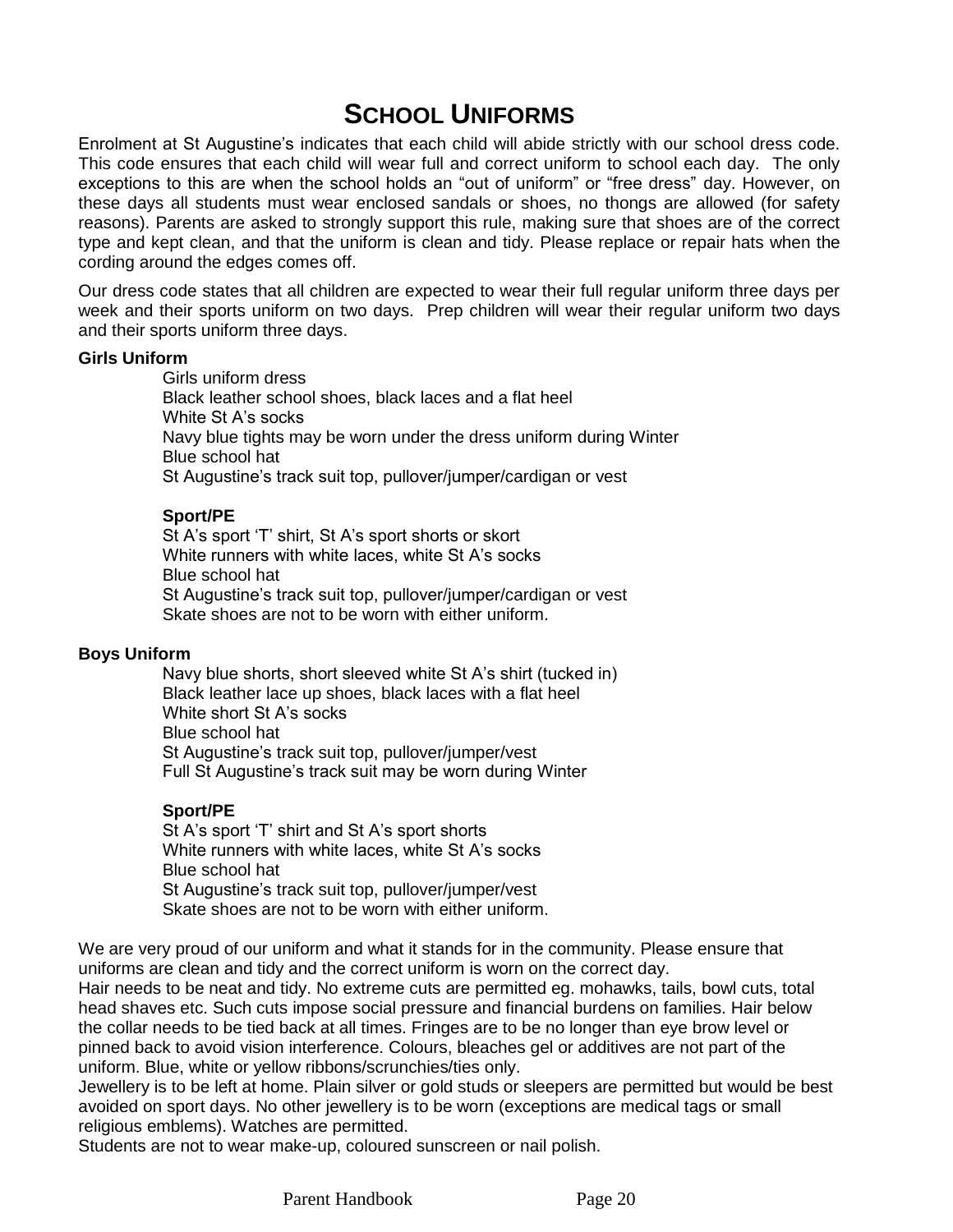As we are a Sun Smart school, the school hat for Years Prep – 7 is compulsory for all children. Please mark clearly. School bags are available from the Uniform Shop. They are not compulsory, but they are encouraged.

All items of clothing should be clearly labelled - sewn in names appear to be best.

We try to send your children home in the same tidy manner in which you send them each morning. We urge you to encourage your children to wear their St Augustine's uniform with pride and respect.

### **UNIFORM SHOP**

A new and used Uniform Shop is run at the school. Our uniform is sold exclusively at the Uniform Shop. Parents wishing to buy are encouraged to use this source. The Uniform Shop is open on Monday, Tuesday and Friday mornings from 8.30 - 9.30 and is managed by Mrs Tracy Grieve. The Uniform Shop has EFTPOS facilities, and will also assist with lay-byes. It holds a small stock of new uniforms and will place major orders at regular intervals. These will be advertised in the School Newsletter. All new items sold are inclusive of GST. The Uniform Shop is located under the lunch/assembly area.

# **CONTACT WITH THE SCHOOL**

Parents are always welcome to visit St Augustine's to speak with the Principal, Assistant Principal, APRE or teachers. It has been our experience that, where free and open communication is maintained, any perceived problems are more readily resolved.

#### **SIGNING IN (VISITORS REGISTER BOOK)**

Parents and visitors to the school are expected to sign in and out at the front office.

### **EARLY LEAVERS BOOK**

Parents/Guardians collecting their child early from school are asked to sign their child/ren out at the front office. They then must take a green slip (Early Departure Slip) to the teacher before the child/ren are dismissed.

### **IMPORTANT INITIAL CONTACT**

Early in Term 1 all families will be invited to a formal Parent Information Evening where each teacher will discuss the year's program. It is an important occasion and each family is encouraged to attend.

Classes may invite parents into their classes for Open Days where parents will be given a "guided tour" by their child, showing parents where they sit, how their books etc are shaping up, and some of the work that they have already completed. Some classes will turn this into a social occasion with a barbecue on offer. We hope that in this way children will develop a pride in their class and in their own efforts, and parents will have a good understanding of what their children do at school.

## **WHEN YOU NEED TO SEE A TEACHER**

**Parents are asked not to simply engage a teacher in an interview while the teacher has a duty of care for the whole class.** For general contact with your child's teacher it is preferable that an appointment be made either with the teacher or through the school secretary. Appointments to see one of the teachers should be made out of school hours.

Periodically your child will bring home samples of work. Please check this work carefully as it will provide an insight into your child's successes and difficulties. We ask that you sign the work to indicate that it did, in fact, get home and has been viewed. Again, if you would like to discuss any concerns regarding your child, please ring and make an appointment for a meeting. You are asked not to contact teachers at their homes.

### **PARENT—TEACHER INTERVIEWS**

At the conclusion of Semester I, all parents will be asked to attend a parent/teacher interview near the end of Term II to discuss the academic and pastoral progress of your child.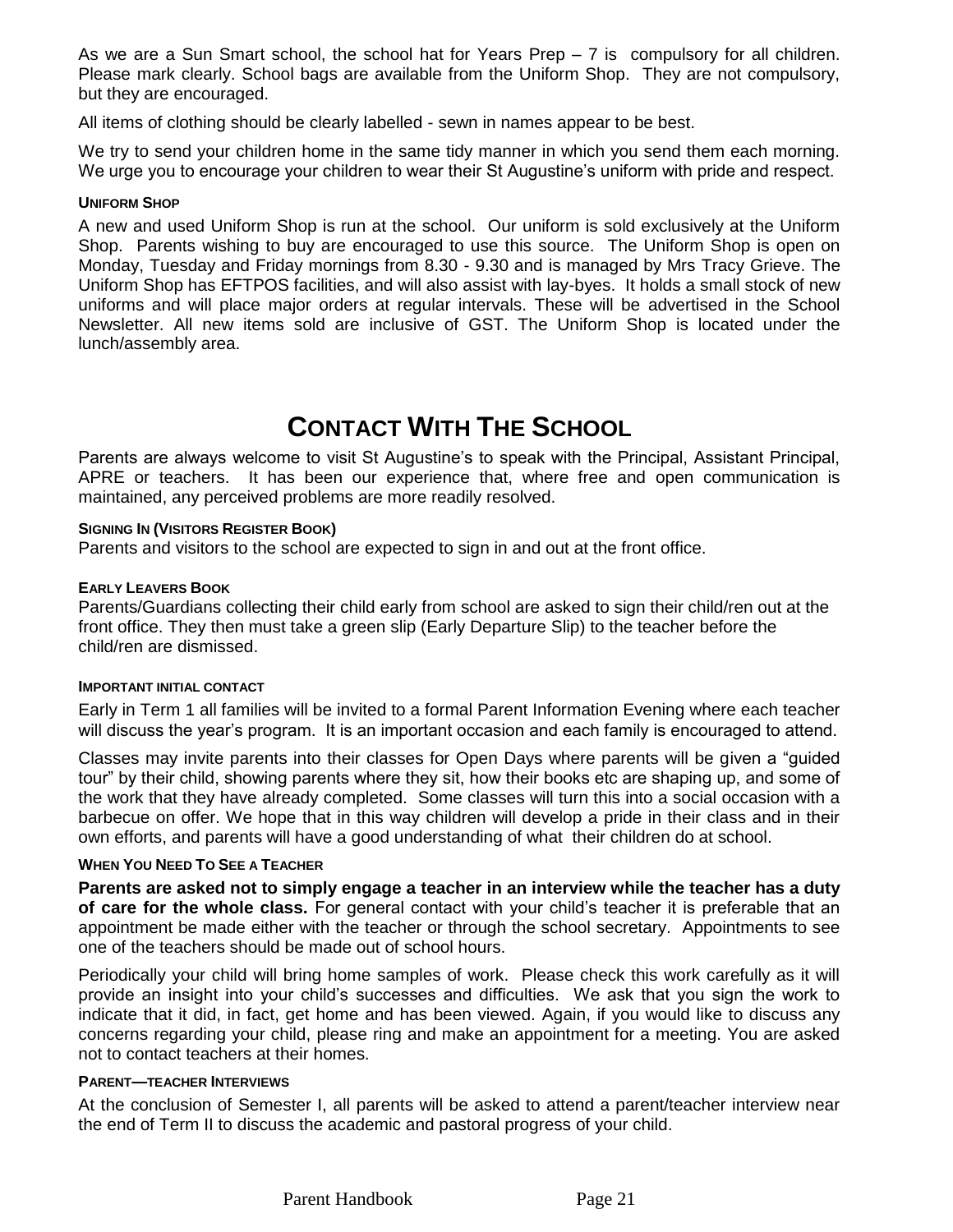# **WORKPLACE HEALTH AND SAFETY**

St Augustine's, as a registered workplace, is subject to the provision of the 1995 WH&S Act of Parliament. The Act is designed to make workplaces safer, healthier and more productive.

### **ACCIDENTS**

The school's first aid equipment is located in the Sick Bay. For minor cuts and abrasions our teacher aides will usually attend to the children. All teachers are qualified to administer first aid (see First Aid Policy Document). All first aid administered is recorded in the book in the Sick Bay.

# **DUTY**

*'Duty includes all tasks related to the educational development of pupils and tasks concerned with the maintenance of good order and behaviour.'*

The legal term 'duty of care' implies that teachers are always on duty - (while at school or at sporting events or excursions) and are bound to exercise reasonable supervision of the children at the school.

### **FIRE DRILL/ LOCKDOWN PROCEDURES**

Teachers are familiar with Fire Drill and Lockdown procedures including exit routes from particular classrooms. Pupils will be made familiar with required actions and conduct in these events. Fire drills and Lockdown Procedures are conducted at regular intervals throughout the school year. All staff, pupils and visitors including parents are to take part in 'practice evacuations.'

### **ILLNESS**

Should a child become ill at school or in class and it is felt they ought not stay at school, teachers will notify the secretary, teacher aides or Principal who will decide on home contact and make same if necessary. The child then remains in the sick bay until parents arrive to collect them.

In serious situations, the school will contact both home and the ambulance (note that all children at St Augustine's have school cover).

### **MEDICINES**

Children requiring medicines administered at school **must** bring in a note from the parents stating the details endorsed by a medical practitioner. Copies of the required form are available from the school office or on the school website. Copies of the required form are available from the school office or on the school website.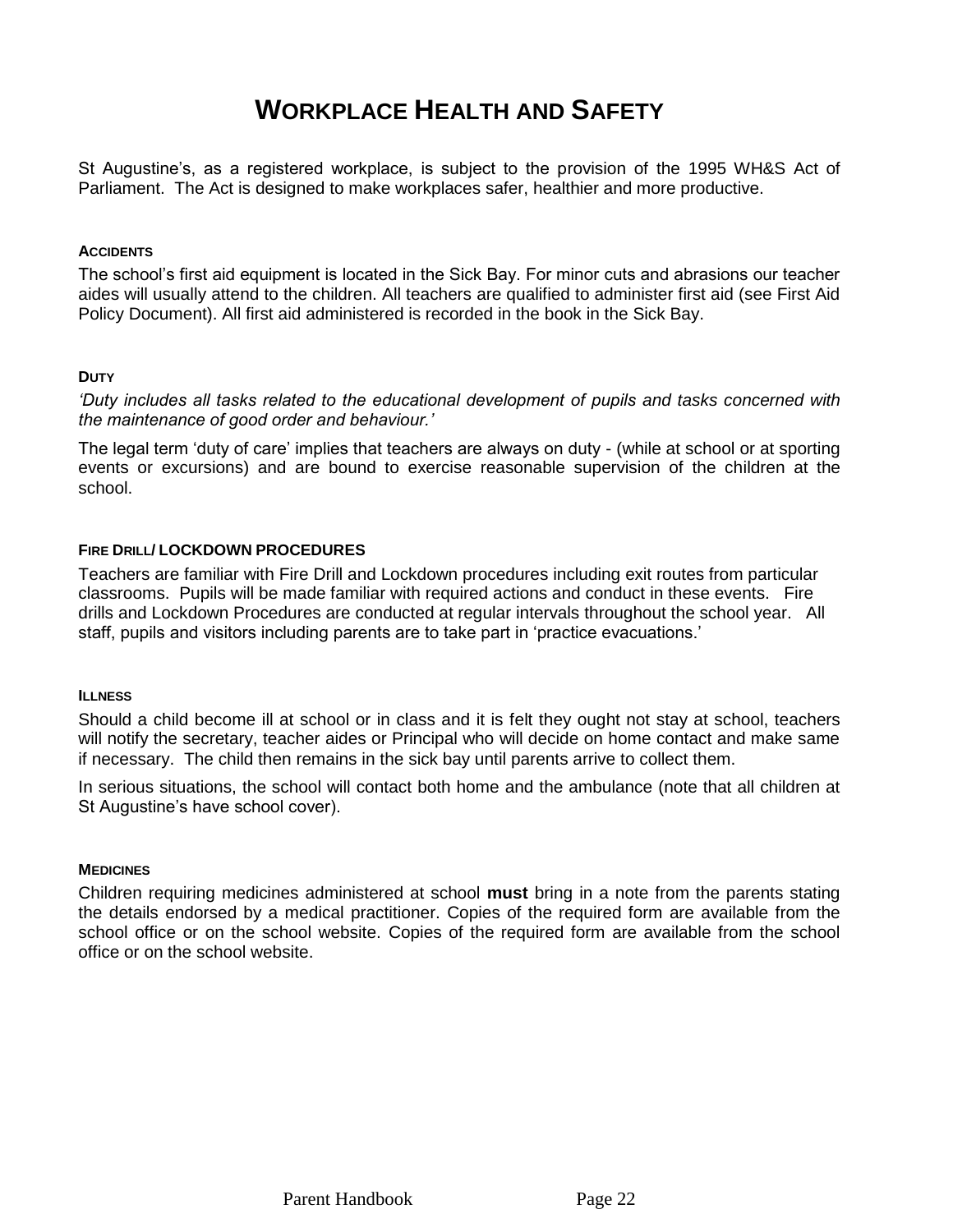# **ILLNESS / ACCIDENTS**

For injuries of a minor nature, first aid will be administered at school. Should a serious illness or accident occur, every effort will be made to contact parents. However, it may be necessary to seek immediate medical service. It is therefore essential that school records are kept accurate. Parents are expected to keep the school informed of emergency contact numbers and all other pertinent medical information.

The following is a summary of the procedures for administering medication to children as outlined in detail by Brisbane Catholic Education.

- 1. The medical practitioner who has treated your child must provide written authorisation and information for administering the medication prescribed
- 2. The parent or legal guardian must fill out a written request for school staff to administer prescription medications.
- 3. The medication must be in a container labelled by a pharmacist showing the name of the drug, the 'use by' date, the name of the child's medical practitioner and the child, the dosage and the frequency of administration.
- 4. In the case where it is necessary for the child to keep medication in his/her possession (eg asthma puffers) the parent or guardian must include this instruction in their advice.
- 5. Oral medication such as analgesics and over-the-counter medication that have not been authorised by the child's medical practitioner must not be administered by teachers or other persons on the school staff.
- 6. Teachers or other volunteers must not give intravenous injections. Procedures and guidelines are in place for administering other types of injections and are available upon request.

In order to ensure that all the correct documentation is used, we ask that you use the forms which are available at the office and also on the school website.

# **PERSONAL ACCIDENT INSURANCE**

The school has taken out accident insurance on each child's behalf with Catholic Church Insurances (1300655001). This is included in your school fee. Please note that both covers are for 24 hours per day, and are world wide. This means very good financial coverage for each child at St Augustine's with a set formula of payments for each type of injury. The payments are for specific injuries, and are scaled depending upon the injury. This is regardless of your private medical cover, and, importantly, is regardless of where or when the injury was sustained. The cover also covers the costs of medical transport where the incident is as a result of an accident.

# **Policy Number: 04PAE.114078 Policy Type: 24 hour Cover - Basic**

# **VISITORS PROCEDURE**

There are two different types of visitors at our school- the regular parents who assist teachers/students and those that are more infrequent eg. contractors, sales persons. All visitors need to sign in at the school. Parents who go to classrooms for regular help will need to sign the visitor's book inside the teachers' classroom. All other visitors will need to go via the office in the Administration Block to sign in and obtain a visitors pass. These visitors will then need to return passes and sign out.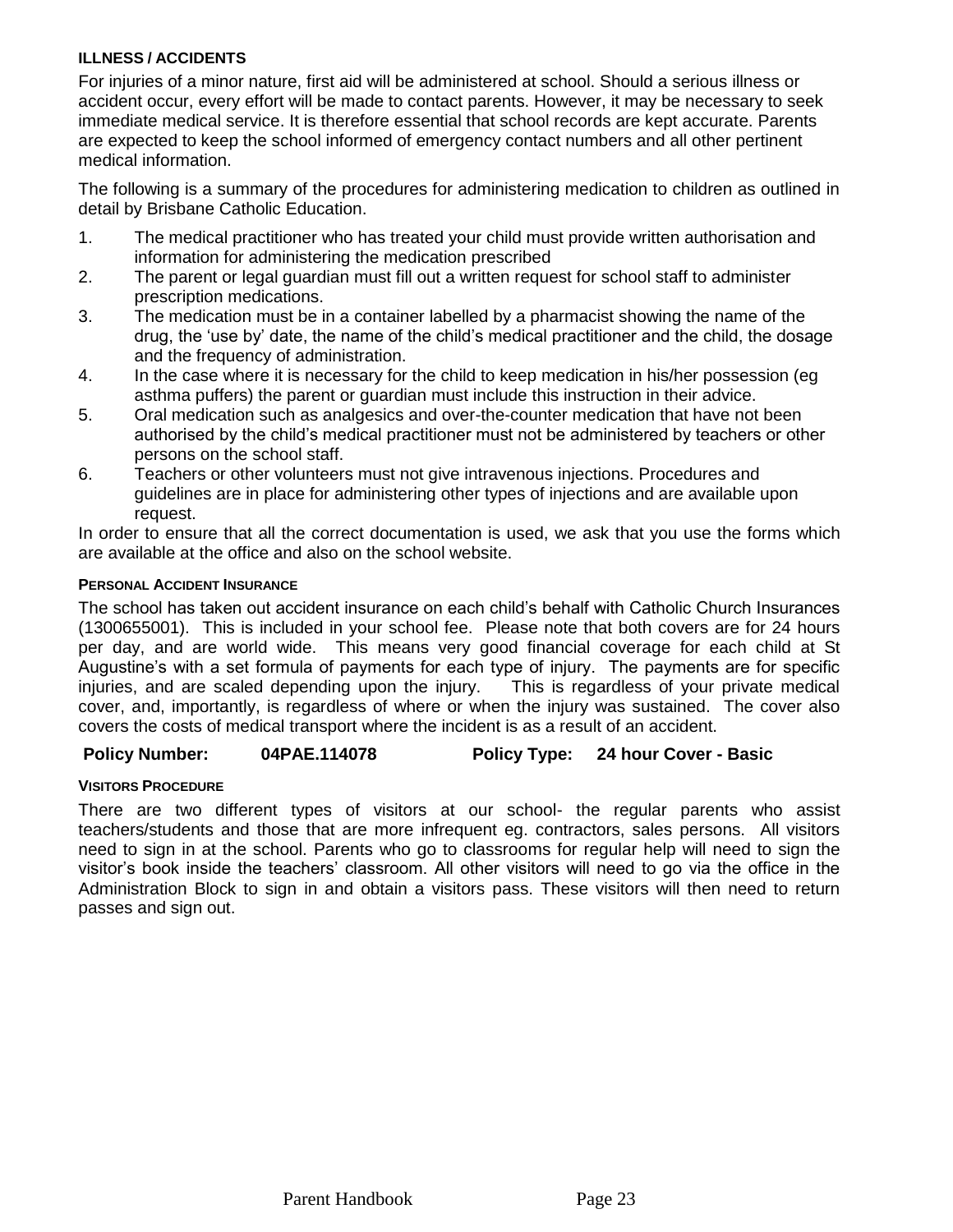# **SCHOOL FEES**

# **SCHOOL FEES**

Enrolment at St Augustine's requires not only a faith commitment but also a financial one. School Fees are set by the Principal foll owing consultation with key members of staff and the Parish Finance Committee.

|            | <b>Tuition</b><br>Fee per<br>term | <b>Building</b><br><b>Fund</b><br>Levy per<br>term | <b>Total</b><br><b>Charges</b><br>per term | <b>Annual</b><br><b>Charges</b> |
|------------|-----------------------------------|----------------------------------------------------|--------------------------------------------|---------------------------------|
| 1 child    | \$531.00                          | \$133.00                                           | \$664.00                                   | \$2656.00                       |
| 2 children | \$858.00                          | \$133.00                                           | \$991.00                                   | \$3,964.00                      |
| 3 children | \$1,066.00                        | \$133.00                                           | \$1,199.00                                 | \$4,796.00                      |
| 4 children | \$1,066.00                        | \$133.00                                           | \$1,199.00                                 | \$4,796.00                      |

|  | FEE SCHEDULE 2013 |  |
|--|-------------------|--|
|--|-------------------|--|

# **Points to note about payment of school fees**

Note: Tuition fee also covers school excursions, winter sport costs incl. transport, swimming lessons, personal accident insurance, art/craft expenses, class text and activity books, general consumables.

# Does not include:

School camps, representative sporting and academic registrations, summer optional sporting activities, chess and other private extracurricular activities.

A **School Fee Account** will be mailed to each family in the first two week of each term. Fees may, however, be paid annually, by term, monthly, fortnightly or weekly. Fees are due within 7 days of the date of the issued statement.

If you arrange by mid February to pay all fees throughout the school year by periodic payment (ie. Direct Debit), and they are paid in full, there will be a 2.5% rebate payable at the end of the year. The same rebate will apply to those who settle the full year account before the end of February. Direct Debiting is St Augustine's preferred method of fee collection. Details of this *free* service are available from the school.

# **Fee Support**

Please contact the school during the last term or by the first week of school to discuss your fee situation if you feel you need to pay by instalments, or if you believe you will have difficulty in paying the full school fee. As part of our school fee collection policy, any family anticipating financial difficulties will be expected to avail themselves of this free service. Contact Mr Maurice Sheahan at the school office or the principal if you would like to be considered for fee support.

Another service that is offered by the school to assist in the ease of payment of school fees is an EFTPOS facility available at the front office. Please note that, as arrangements for the term are based upon the presumption that an individual child remain at the school for the duration of that term, fees are not generally refunded.

Parent Handbook Page 24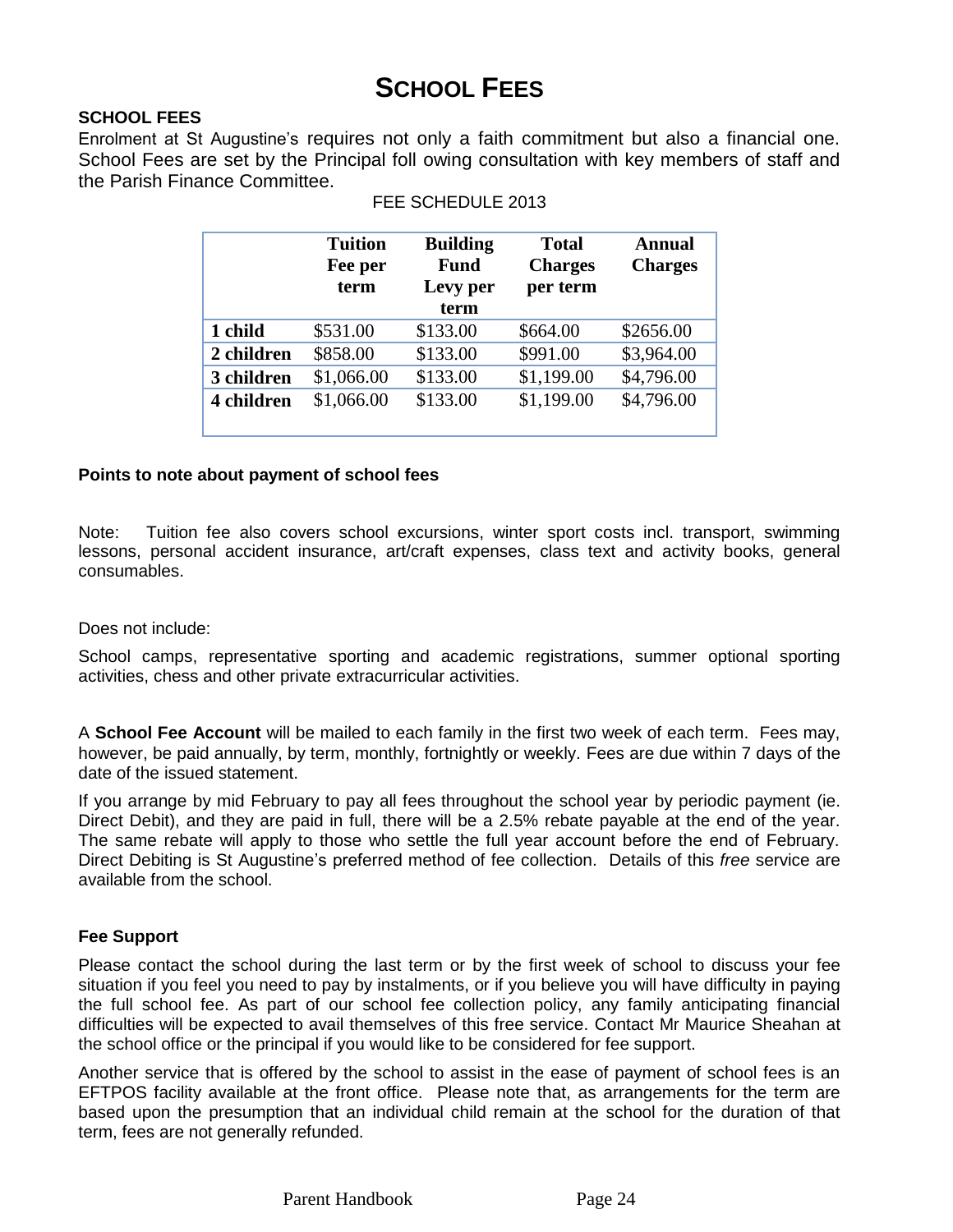In the case of non-payment by the due date and where an extension or variation has not been approved, the account is considered to be in arrears. The alternative collection process, which may result in referral to the commercial collection agency, is instigated at this point.

If an account remains in arrears and satisfactory formal arrangements to bring it up to date have not been made, or are not being kept, the school reserves the right to terminate enrolment.

**If you communicate with us regarding any school fee issue I am confident that problems can be resolved.**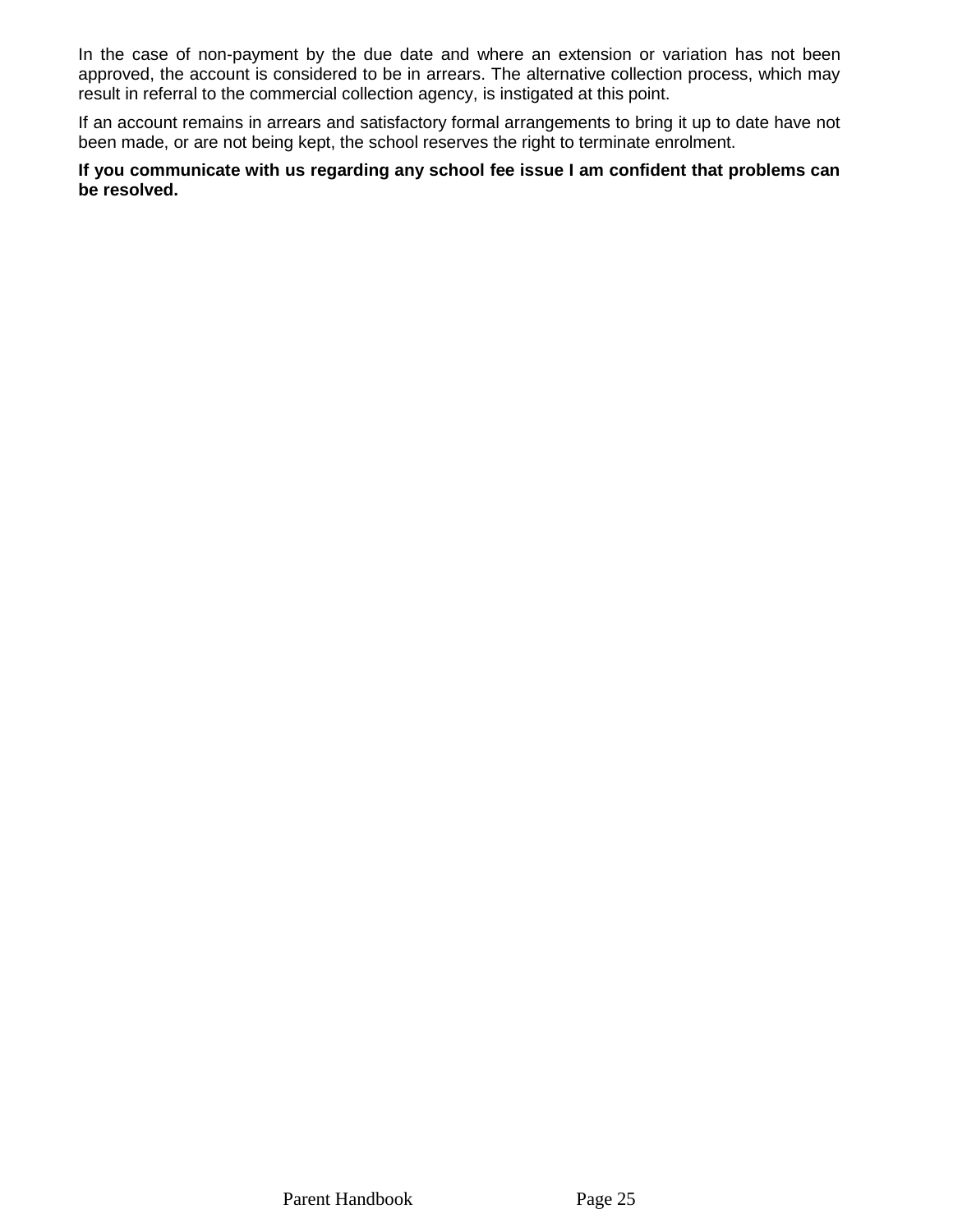#### **PARENTAL INVOLVEMENT**

#### **PARENTS AS HELPERS**

A great deal of what is being done in our school requires parental involvement, which we see as great assistance to our pupils who, at this age, love to see parents supporting them in some of their educational adventures.

To help us provide the best possible education for your children, your involvement as parents is always welcomed.

Help can be in many forms:

# **At home:** • praying together and talking about God

- ensuring that homework is being done
- ensuring that your child is happy with school
- ensuring that your child is reading and/or being read to each night (or regularly) and enjoying it
- talking with your child about school (highlighting the good parts)

- **At school:** participating in the school worship celebrations
	- assisting the teachers with reading, craft, computer work, typing stories, or any area of the curriculum that you enjoy or have competency in
	- assisting when transport is required
	- volunteers in the tuckshop
	- attending working bees
	- attending Parents & Friends meetings
	- offering to help in our library resource centre
	- attending social events where possible

Parents' participation in the life of the school community is invited and welcomed at all levels.

The school acknowledges and honours parents as the *first educators* of their children.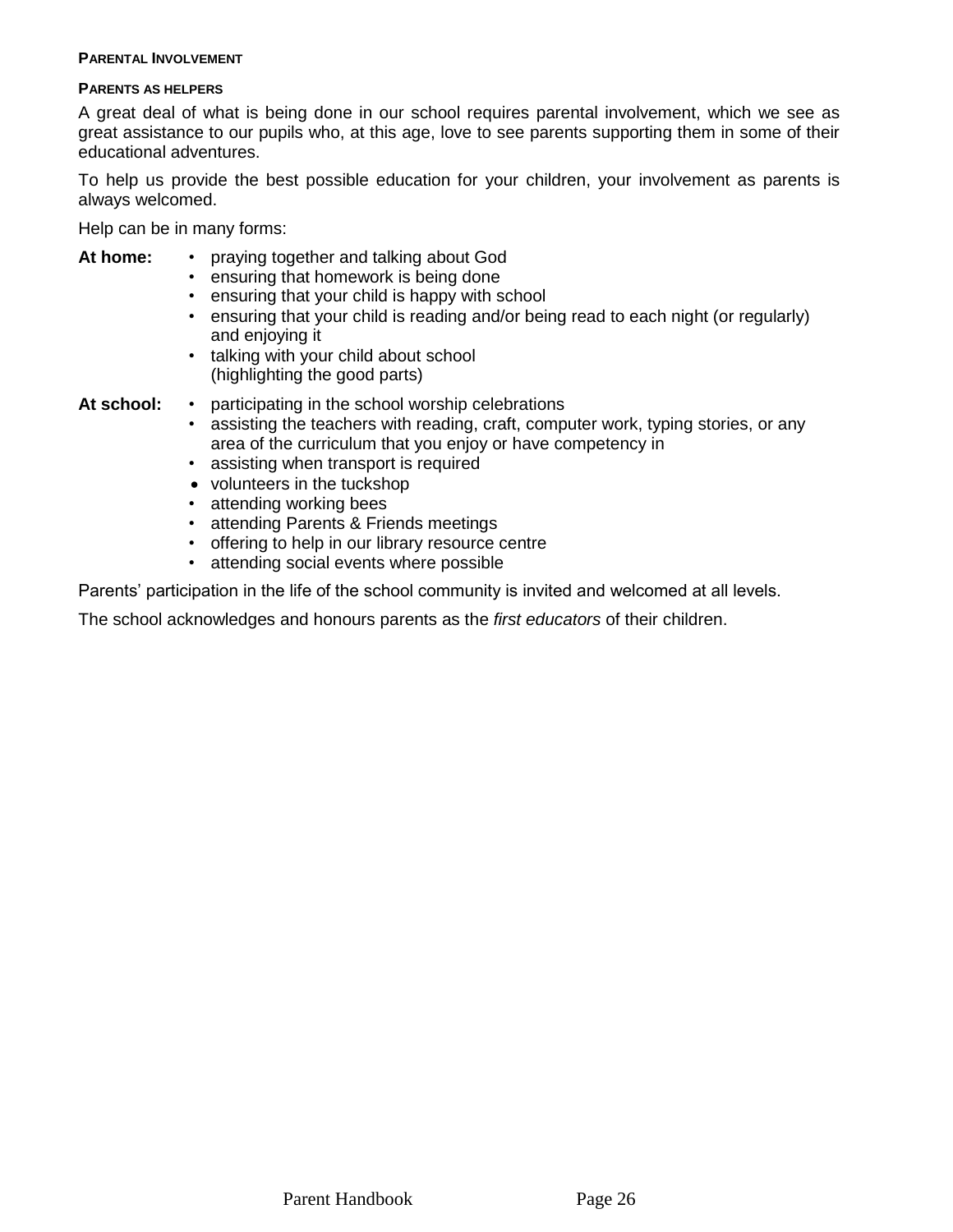# **PARENTS AND FRIENDS (P&F)**

#### **PARENTS AND FRIENDS ASSOCIATION**

The Association exists to support the school in the following ways:

- Provide a forum for parents and friends to meet
- Provide an educational forum for parents and an opportunity for the Principal to report on the school's activities
- Fund raising. There are a number of fund raising ventures throughout the year. Some include a Beachathon, etc.
- Encouraging social activities for parents and families
- Meeting times are advertised in the Newsletter

## **P & F EXECUTIVE 2013:**

| President:      | <b>Martin Sanders</b> |
|-----------------|-----------------------|
| Vice President: | Reagan Murphey        |
| Treasurer:      | <b>Kaylene Hanns</b>  |
| Secretary:      | Michelle Lynch        |

As well there were parents elected to work on committees: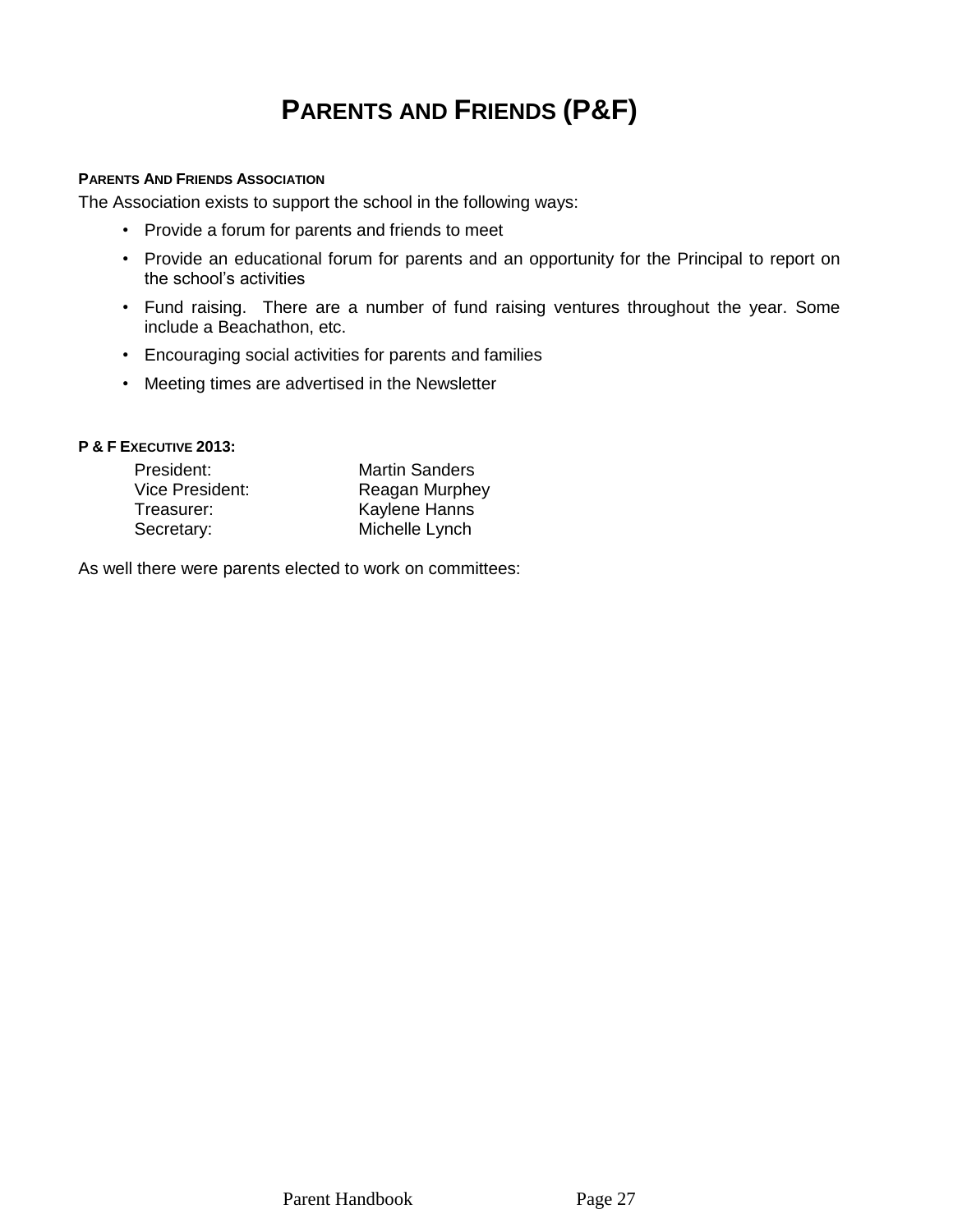# **SERVICES**

#### **SCHOOL DENTAL SERVICE**

All children have the option to have their teeth examined at school, and follow up treatment is available on request. Permission forms are sent home beforehand. This Queensland Health Service is provided every second – third year. Feel free to phone the Oral Health Call Centre on 1300 300 850.

#### **SCHOOL BANKING**

All children are strongly urged to commence the saving habit by opening savings accounts run by the school in conjunction with the Commonwealth Bank. Upon application, children are issued with their own passbook and are asked to bring this to the school each Wednesday and hand them in at the front office no later than 8:40am. Our banking is done by volunteer parents via computer.

#### **SCHOOL CROSSING SUPERVISION**

Galleon Way is a very busy road and especially so before school and just after 3.00 pm. To help our school community cross with safety, we have Lollipop people to assist us. The crossing is supervised from just after 8.00 am till 8:45am, and again from 2.55 pm till 3.20 pm.

Please use this crossing for your safety.

#### **SCHOOL BUS TRANSPORT**

Surfside Buslines (07 55716555) and Brims Coaches (02 6679 5533) provide transport for children to and from the school. Bus timetables and routes are the prerogative of the bus companies and are usually available at the beginning of each year.

Children catching buses assemble at the top of the lower stairs and await teacher supervision for loading in the afternoons. Children with passes or weekly bus tickets should have them available for inspection as they board. Children are expected to use the seats provided on the bus and behave in an acceptable manner. Misbehaviour on the buses will lead to periodic suspensions. Repeated offences will lead to permanent exclusion. Complaints concerning bus behaviour should be directed to the bus company in the first instance then to the Principal if satisfaction is not received.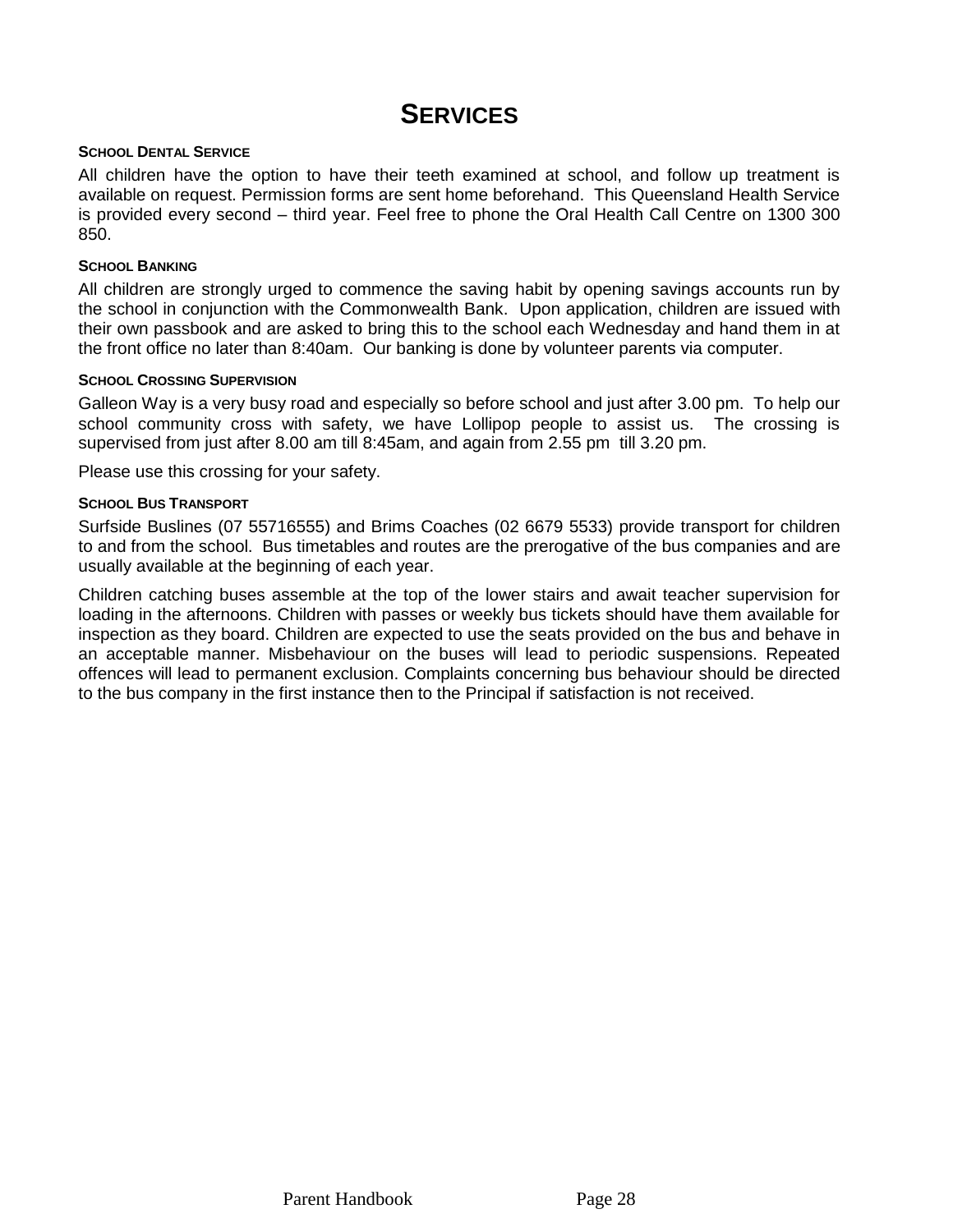# **ACTIVITIES OUTSIDE THE SCHOOL CURRICULUM**

# **OUT OF SCHOOL HOURS CARE (OSHC)**

The school has a Before as well as After School Care and Vacation Care facility. All children attending St Augustine's are enrolled in and hence are able to use this facility. There are considerable savings to be made when a child is registered for a Child Care Benefit through the Federal Government. The costs of using this facility are: Before School Care \$9.50 (includes breakfast); After School Care \$17.00 and Vacation Care at \$39.00 per day. To receive those prices the child must be booked in prior to arriving. Casual/last minute/un-booked costs are: Before School Care \$11.50, After School Care \$19.00 and Vacation Care \$44.00. Short session (7.45am – 8.30am no breakfast is \$5.00). Other details of this program are available from OSHC. The direct phone line is 55078108.

### **EXTRA CURRICULA ACTIVITIES**

Children attending St Augustine's have many opportunities to participate in specialised music, speech & drama, chess and cultural lessons within and outside school hours at the school itself. The lessons are offered by specialists in their respective fields and are billed separately. We believe it is an excellent opportunity for children to receive expert tuition on the school premises. Parents may find this advantageous, as no specific transport needs to be provided. These lessons are not covered by the schools fees.

### **SPEECH & DRAMA**

Speech and Drama is taught each week at the school by two speech and drama teachers. The school has had a proud tradition of boys and girls acquiring the important skills of speaking confidently through involvement in this program. Bookings can be made by calling Anita Eldridge on 0412 178737 or email aeldridge@bne.catholic.edu.au

### **CHESS CLASSES**

Chess is taught at the school each Tuesday during school time. Children from Years 2 to 7 are welcome. They are taught how to play and enjoy this challenging game. We encourage social games of chess for all children before school, as well as participation intra- and inter-school chess competitions. Mrs Karen Dick supervises the children at these sessions and oversees the program. Cost per semester is \$125.